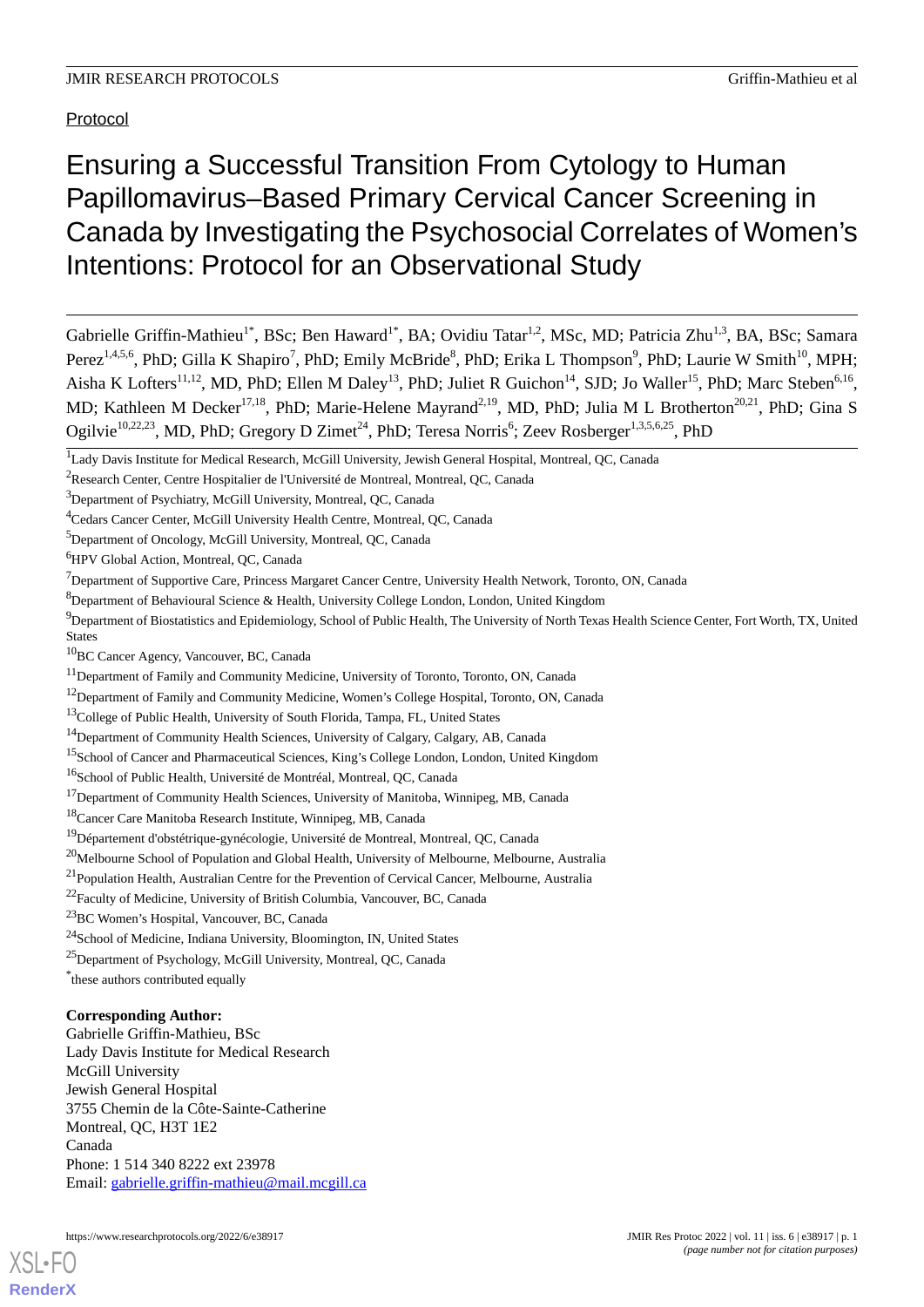## *Abstract*

**Background:** The human papillomavirus (HPV) test has emerged as a significant improvement over cytology for primary cervical cancer screening. In Canada, provinces and territories are moving toward implementing HPV testing in cervical cancer screening programs. Although an abundance of research exists on the benefits of HPV-based screening, there is a dearth of research examining women's understanding of HPV testing. In other countries, failure to adequately address women's concerns about changes has disrupted the implementation of HPV-based screening.

**Objective:** The aims of the multipart study described in this paper are to develop psychometrically valid measures of cervical cancer screening–related knowledge, attitudes, and beliefs; to examine the feasibility of a questionnaire examining psychosocial factors related to HPV-based screening; and to investigate psychosocial correlates of women's intentions to participate in HPV-based screening.

**Methods:** We conducted a web-based survey (study 1) of Canadian women to assess the acceptability and feasibility of a questionnaire, including the validation of scales examining cervical cancer knowledge, HPV testing knowledge, HPV testing attitudes and beliefs, and HPV test self-sampling attitudes and beliefs. Preferences for cervical cancer screening were assessed using the best-worst scaling methodology. A second web-based survey (study 2) will be administered to a national sample of Canadian women between June 2022 and July 2022 using the validated scales. Differences in the knowledge, attitudes, beliefs, and preferences of women who are currently either underscreened or adequately screened for cervical cancer will be examined through bivariate analyses. Multinomial logistic regression will be used to estimate the associations between psychosocial and sociodemographic factors and intentions to undergo HPV-based screening.

**Results:** Between October 2021 and November 2021, a total of 1230 participants completed the questionnaire in study 1, and 1027 (83.49%) responses were retained after data cleaning methods were applied. Feasibility was comparable with similar population-based surveys in terms of survey length, participant attrition, and the number of participants excluded after data cleaning. As of May 2022, analysis of study 1 is ongoing, and results are expected to be published in the summer of 2022. Data collection is expected to begin for study 2 in the summer of 2022. Results are expected to be published between late 2022 and early 2023.

**Conclusions:** Findings will provide direction for Canadian public health authorities to align guidelines to address women's concerns and optimize the acceptability and uptake of HPV-based primary screening. Validated scales can be used by other researchers to improve and standardize the measurement of psychosocial factors affecting HPV test acceptability. Study results will be disseminated through peer-reviewed journal articles; conference presentations; and direct communication with researchers, clinicians, policy makers, media, and specialty organizations.

**International Registered Report Identifier (IRRID):** DERR1-10.2196/38917

*(JMIR Res Protoc 2022;11(6):e38917)* doi: [10.2196/38917](http://dx.doi.org/10.2196/38917)

## **KEYWORDS**

human papillomavirus; HPV-based primary screening; cervical cancer; cervical cancer screening; cancer prevention; knowledge; attitudes and beliefs; preferences; HPV test acceptability; HPV self-sampling; Pap testing; cytology; mobile phone

## *Introduction*

## **Background**

Cervical cancer is the fourth most common cancer in women and presents a significant risk to all people with a cervix [\[1-](#page-13-0)[3\]](#page-13-1). In 2018, an estimated 570,000 women were newly diagnosed with cervical cancer worldwide, with 311,000 deaths from the disease [[4](#page-13-2)]. In Canada, >1300 women are diagnosed with and >400 women die from cervical cancer each year [\[5](#page-13-3)]. Cytology testing using the Papanicolaou smear, commonly referred to as the Pap test, allows for the detection and subsequent treatment of precancerous lesions that may lead to cervical cancer. Canadian women have been widely screened for cervical cancer using the Pap test for  $>50$  years [\[6](#page-13-4)]. There are guidelines in each province and territory that currently recommend screening every 1 to 3 years, starting at the age of 21 or 25 years [[7\]](#page-13-5), and most Canadian jurisdictions have organized screening programs [[8\]](#page-13-6).

Cervical cancer is caused by persistent infection with high-risk human papillomavirus (HPV) types [[9\]](#page-13-7). The HPV test, which detects high-risk HPV DNA in cervical cells, has emerged as a significant improvement over cytology for cervical cancer screening. Compared with cytology-based screening, HPV-based screening has been shown to offer 60% to 70% higher protection against the development of cervical cancer [[10](#page-13-8)[,11](#page-13-9)]. The HPV test shows improved sensitivity, and negative test results have high negative predictive value, thus providing greater reassurance against cervical lesion development [[12\]](#page-13-10). Furthermore, this allows for increased intervals between cervical screenings and reduced testing costs [\[12](#page-13-10)]. HPV testing also introduces the possibility for vaginal self-sampling by the patient. This is not possible with cytology, which requires cervical cell collection by a health care provider, a process that can be uncomfortable or invasive [[13,](#page-13-11)[14](#page-13-12)]. Meta-analyses have shown that self-sampling has similar test accuracy when compared with health care provider–administered sampling [[15\]](#page-13-13) and could increase uptake among those who are underscreened when provided as a screening option [[15,](#page-13-13)[16](#page-13-14)].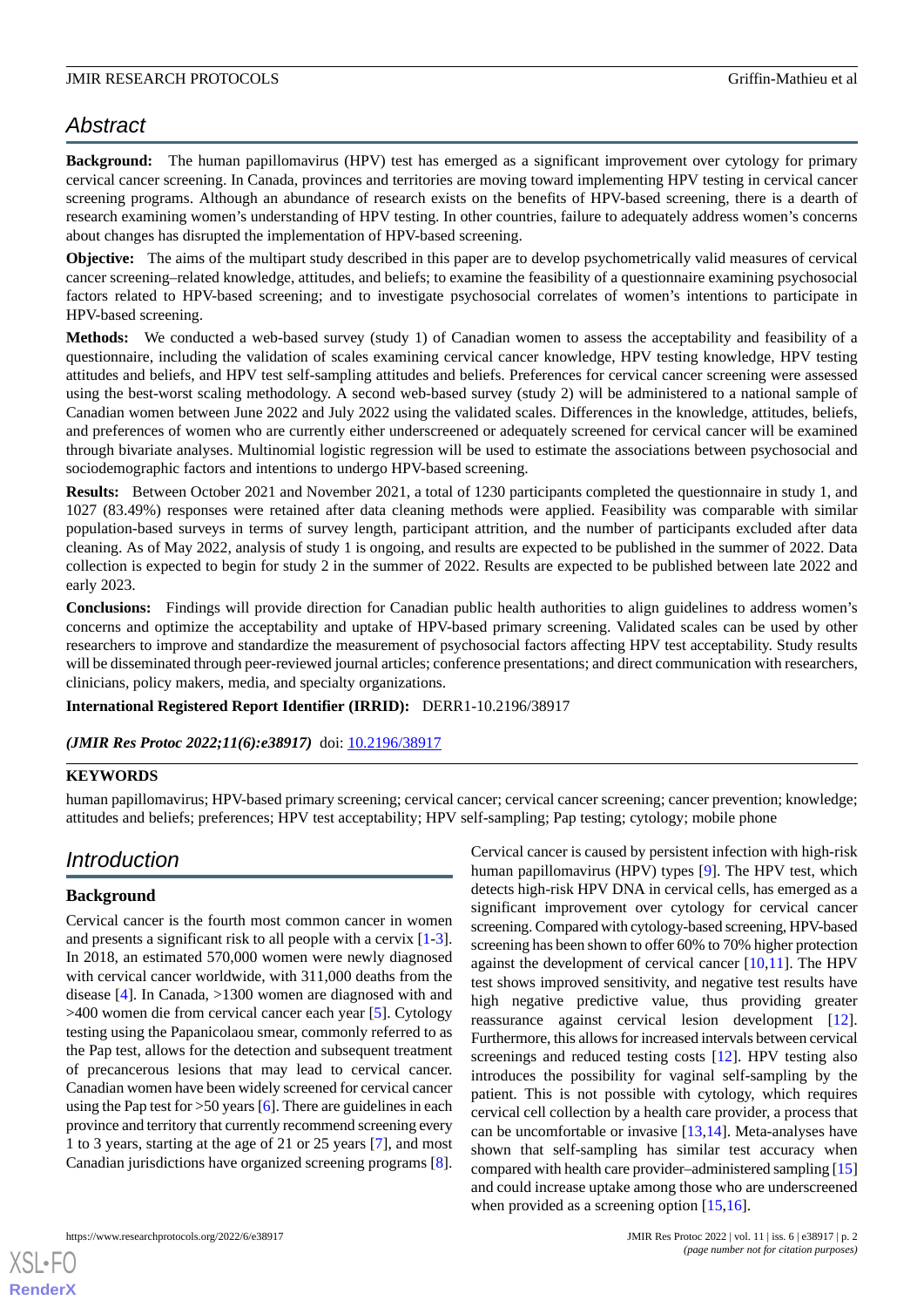Therefore, currently, HPV testing is considered the preferred method of screening by the World Health Organization [\[17](#page-13-15)] and is recommended by multiple specialty organizations worldwide (eg, United States Preventive Services Task Force [[18\]](#page-13-16), European Society of Gynaecologic Oncology, and European Federation of Colposcopy [\[19](#page-13-17)]). Several countries have implemented HPV-based organized screening programs (eg, Australia, the United Kingdom, and the Netherlands), including the use of self-sampling as a collection option [[20,](#page-13-18)[21\]](#page-13-19). However, program implementations have encountered challenges. For example, in Australia, before the introduction of HPV testing, a web-based petition against the proposed changes gained widespread support. In an analysis of comments on the petition, Australian women felt that the policy *devalued or threatened women's health* and represented a government cost-cutting measure and that increased screening intervals and later age of screening initiation would prevent early detection of cervical abnormalities [\[22](#page-14-0)]. Similarly, in Wales, increase in screening intervals associated with the shift to HPV-based screening has been met with public backlash, with >1.2 million signatures on a web-based petition against the change at the time of writing [\[23](#page-14-1)]. Although these guidelines are grounded in evidence, a disconnect has been observed between women's and public health authorities'views on cervical cancer screening changes. These health authorities failed to effectively and proactively communicate why changes were warranted, why screening intervals may change, and what HPV test results indicate [\[22](#page-14-0)[-26](#page-14-2)].

#### **Screening Landscape in Canada**

In Canada, provinces and territories are in different planning phases for HPV-based cervical cancer screening programs [[7](#page-13-5)[,27](#page-14-3)], and the nationwide introduction of HPV-based primary screening is a key priority of the recent Canadian Partnership Against Cancer (CPAC) Action Plan for the Elimination of Cervical Cancer [[5](#page-13-3)]. Although cytology-based screening is well established in Canada, screening coverage has failed to reach the CPAC target of including  $\geq 80\%$  of women [\[28](#page-14-4)]. This suggests that innovative approaches are needed to reach those women who are underscreened (ie, longer than 3 years since their previous Pap test or never screened). Approximately 40% of women in Canada diagnosed with cervical cancer report either never having had a Pap test or not having had one in >3 years [[29\]](#page-14-5). Underscreened women are often members of ethnic, linguistic, gender, and sexual minorities or have lower socioeconomic status [[30-](#page-14-6)[33\]](#page-14-7). In Canada, only 65% of recent female immigrants reported having a Pap test in the previous 3 years, and 26% of non-English or French speakers reported never having a Pap test [\[29](#page-14-5)]. In a study of cancer screening registries in Ontario, transgender patients were significantly less likely than cisgender patients to be screened for cervical cancer (56% vs 72%) [[32\]](#page-14-8), reflective of barriers faced by transgender and other gender-diverse people in seeking cervical cancer screening [\[2](#page-13-20)]. A study by Decker et al [[34\]](#page-14-9) comparing screening rates and outcomes between First Nations women and all other women in Manitoba suggested lower screening rates among First Nations women aged ≥40 years and significantly higher rates of cervical lesions and cancers in First Nations women overall. Targeted solutions must consider these

factors. For underscreened women, the introduction of HPV self-sampling could be important for ensuring that cervical cancer screening is more accessible and acceptable [[13](#page-13-11)[-15](#page-13-13),[35](#page-14-10)[,36](#page-14-11)]. A meta-analysis of 37 studies by Nelson et al [[37\]](#page-14-12) found that women who used and indicated acceptability of self-sampling for future screening did so because of its convenience, privacy, and ease of use. However, identified barriers include women's lack of confidence in their ability to correctly collect the specimen, lack of confidence in the test result, and discomfort with the procedure [\[37](#page-14-12),[38\]](#page-14-13).

The concerns of adequately screened women (ie, <3 years since their previous Pap test) must also be addressed. Clear and open dialogue with these women is needed to prevent confusion and provide reassurance that the switch to HPV-based screening is evidence-based and represents an improvement over cytology-based screening. Currently, there is a dearth of research examining Canadian women's perceptions and understanding of HPV-based screening and potential changes to screening guidelines. To avoid problems that may arise in Canada as program implementations advance, efforts should be made to understand and address the concerns of women.

## **Measuring Knowledge, Attitudes, and Beliefs About Cervical Cancer Screening**

From both theoretical and practical perspectives, knowledge is a determinant of engagement in protective health behaviors [[24,](#page-14-14)[39,](#page-14-15)[40\]](#page-14-16). In a systematic review of psychosocial factors associated with intentions and acceptability of HPV testing, knowledge was associated with greater acceptability of screening using the HPV test [[24\]](#page-14-14). In Canada, poor cervical cancer screening knowledge has been identified as a key barrier to screening in populations such as immigrant women and ethnic minority communities [[41-](#page-14-17)[43\]](#page-15-0). In a recent systematic review, specific attitudes and beliefs about HPV testing have been identified as both barriers to and facilitators of HPV test acceptability [[24\]](#page-14-14). For example, high perceived benefits of the HPV test were associated with greater HPV test acceptability, whereas negative emotions (eg, shame associated with testing for a sexually transmitted infection) related to HPV testing were associated with lower HPV test acceptability. Importantly, these findings and many additional attitudes and beliefs (eg, high perceived susceptibility to cervical cancer, negative perceived emotional reaction to HPV test results, and high perceived severity of HPV infection) have not been studied and confirmed in Canada-wide samples.

Several measures exist for cervical cancer knowledge [[44-](#page-15-1)[47\]](#page-15-2), a subscale has been developed for measuring knowledge of HPV testing [\[48](#page-15-3)], and 2 measures of HPV testing and self-sampling attitudes and beliefs have been developed [[49,](#page-15-4)[50](#page-15-5)]. However, existing measures have shown insufficient psychometric testing or suboptimal psychometric properties. In addition, in a fast-moving field, many measures are not up-to-date with evidence from the literature on cervical cancer and HPV testing or do not include other important factors associated with HPV test acceptability (eg, negative emotions related to HPV testing [\[24](#page-14-14)]). As women's perceptions of cervical cancer and HPV testing are multifaceted, comprehensive and valid measurement tools are crucial for identifying attitudes,

```
XS-FO
RenderX
```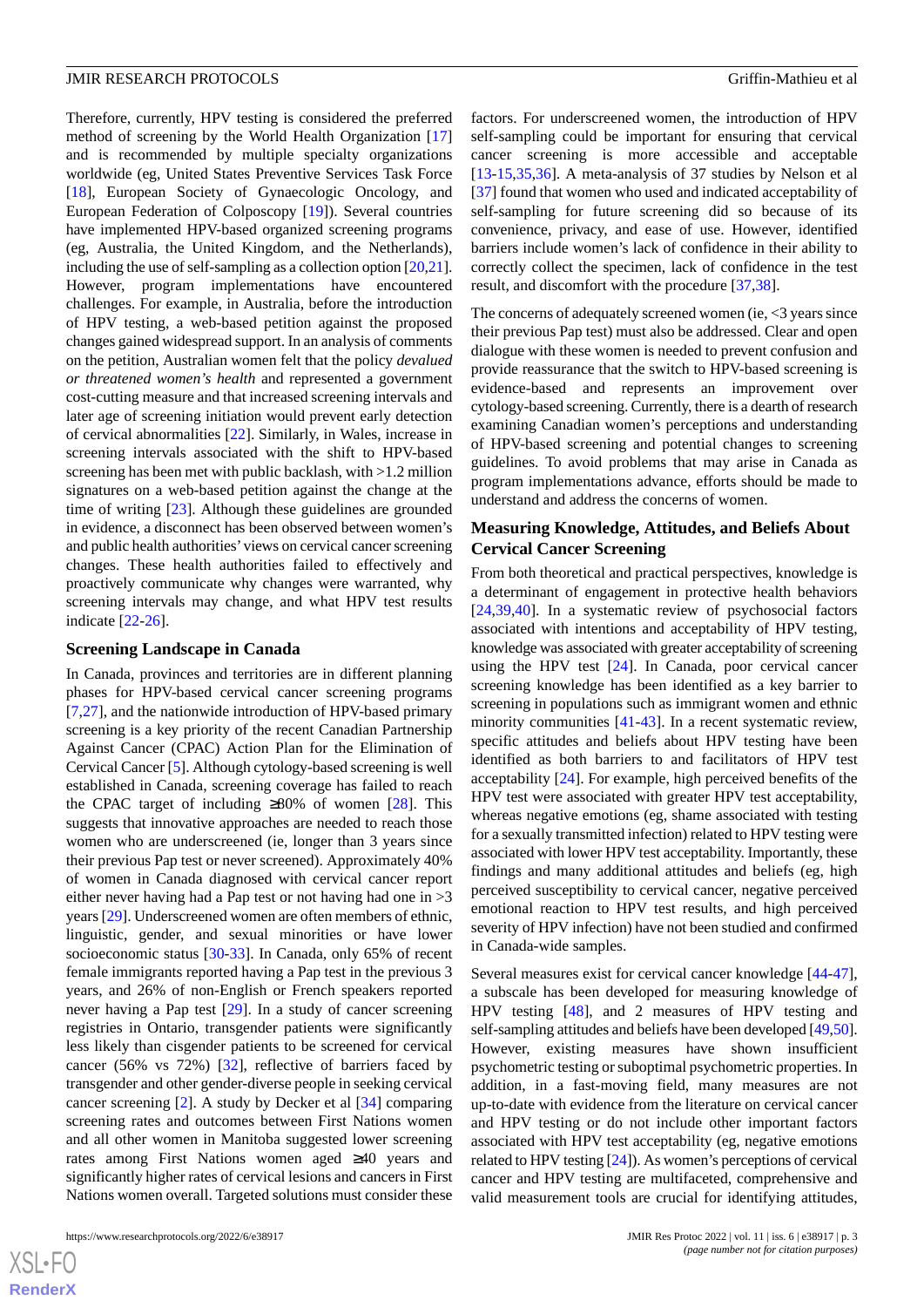beliefs, and knowledge gaps that could be barriers to the acceptance and uptake of HPV-based screening.

## **Measuring Preferences Regarding Cervical Cancer Screening**

Preferences refer to a distinct form of attitude that provides information about the relative value and ranking an individual assigns to certain options over others. Measuring preferences is important in the context of cervical cancer screening, as multiple approaches (eg, varying screening intervals and use of self-sampling) are being considered for implementation [[5\]](#page-13-3). Understanding Canadian women's preferences can provide insight into the acceptability of different screening options and illuminate any potential disconnect between women and public health regarding the implementation of HPV-based screening programs. In particular, by examining women's preferences for screening intervals and age of screening initiation, 2 major points of contention observed in other program implementations [[22](#page-14-0)[,51](#page-15-6),[52\]](#page-15-7), public health can optimize communications to address concerns and ensure acceptability of HPV-based screening guidelines [[24\]](#page-14-14). Furthermore, examining the preferences of underscreened women and adequately screened women separately can help to inform targeted communications for these groups.

## **This Study**

The proposed study will use a multistep approach to examine women's knowledge, attitudes, beliefs, and preferences toward HPV testing and self-sampling. A preparatory study (study 1) was focused on the development and psychometric validation of scales measuring cervical cancer screening–related knowledge, attitudes, and beliefs. In addition, given the challenges of investigating women's views toward a screening approach that has not yet been implemented, this study examined the feasibility and structure of a survey that examines these factors in Canadian women. Results of study 1 will yield validated scales to administer to a large sample of Canadian women (study 2) to estimate the associations between psychosocial factors and women's intentions to participate in HPV-based screening programs. Furthermore, study 2 will survey and compare differences in psychosocial factors and HPV test intentions among adequately screened women and underscreened women, providing timely data to address emerging challenges in both groups.

## **Objectives**

[XSL](http://www.w3.org/Style/XSL)•FO **[RenderX](http://www.renderx.com/)**

The main objectives of study 1 (scale and questionnaire development) are as follows:

- 1. To develop psychometrically valid scales to assess women's knowledge of cervical cancer and attitudes, beliefs, and knowledge about HPV testing and self-sampling.
- 2. To evaluate the feasibility and acceptability of using a web-based survey related to Canadian women's knowledge, attitudes, beliefs, and preferences about new HPV testing–based cervical cancer screening programs.

The main objectives of study 2 (expanded population-based survey of Canadian women) are as follows:

- 1. To estimate differences in HPV and cervical cancer screening knowledge and attitudes, beliefs, and preferences regarding HPV testing between women who are adequately screened and those who are underscreened.
- 2. To estimate the multivariable associations between psychosocial factors (eg, knowledge, attitudes, beliefs, and sociodemographics) and intentions to use HPV testing and self-sampling in women who are adequately screened and those who are underscreened.

## *Study 1: Questionnaire Development and Scale Validation*

## **Methods**

## *Study 1: Ethics Approval*

Study 1 received approval from the Research Ethics Board of the Centre intégré universitaire de santé et de services sociaux (the Integrated Health and Social Services University Network) of West-Central Montreal (project ID 2021-2632) in March 2021.

## *Theoretical Frameworks*

Questionnaire development and item selection for the development of the scales were guided by relevant theoretical frameworks. The selection of psychosocial factors influencing intentions to engage in HPV testing was informed by 2 theories: the Theory of Planned Behavior (TPB), which suggests that attitudes, beliefs, subjective norms, and perceived behavioral control influence intentions and subsequent health behaviors [[53\]](#page-15-8), and the Health Belief Model (HBM), which posits that the likelihood of behavior change is influenced by perceived susceptibility, seriousness and threat of the disease, perceived benefits of adopting protective health behaviors (ie, screening), cues to action (eg, information and social influence), sociodemographics, and knowledge [\[54](#page-15-9)].

## *Study Design*

To build robust measures, we followed a rigorous stepwise process involving review of the scientific literature, discussions, and consensus development with our experienced team of researchers and consultation with project collaborators and the population of interest. This process is described chronologically, separated into 3 steps: phase 1A—questionnaire development, phase 1B—questionnaire validation, and phase 1C—survey testing and psychometric validation. As of May 2022, phases 1A and 1B are completed, and data analysis is ongoing for phase 1C.

## *Phase 1A: Questionnaire Development*

## **Literature Search**

We reviewed the literature for existing relevant scales using a validated and updated search strategy that we used for a recently published knowledge synthesis summarizing factors associated with HPV test acceptability in primary screening for cervical cancer [[24\]](#page-14-14). Embase, Global Health, PsycINFO, MEDLINE, and CINAHL databases were searched from January 2017 to October 2019. After removing duplicates, a total of 1477 references were screened by title and abstract, and 89 full-text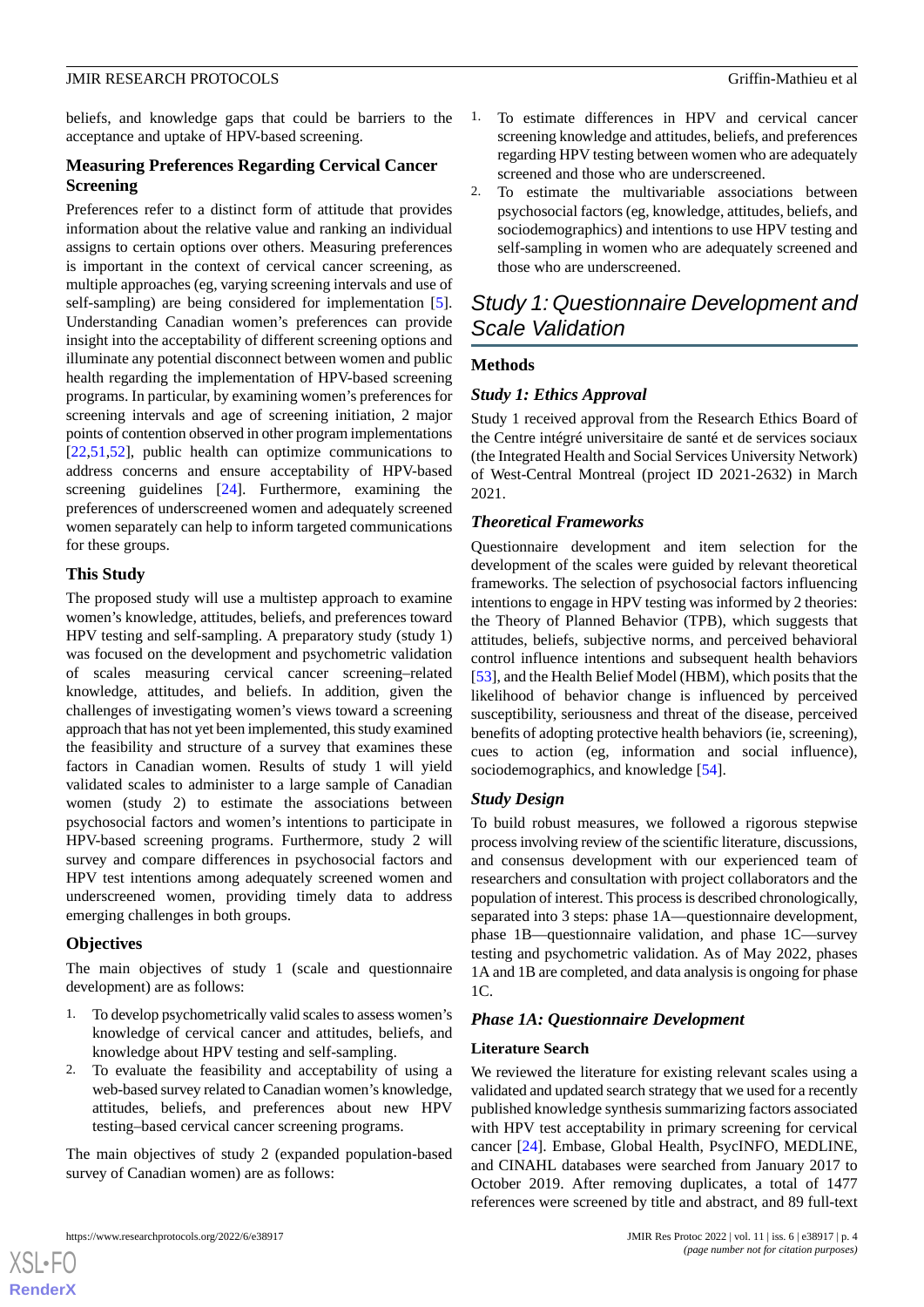articles were reviewed to identify relevant scales. Our team found and reviewed 13 scales (including 4 scales that were identified in past literature searches [\[44](#page-15-1),[45](#page-15-10)[,48](#page-15-3)-[50,](#page-15-5)[55](#page-15-11)[-62](#page-15-12)]). Our overall conclusions indicated that existing questionnaires were incomplete in the following ways: not including questions about HPV testing in cervical cancer screening (eg, only including items related to the Pap test), having inadequate psychometric validation analyses (eg, no factor analysis, only partial factor analysis with exploratory factor analysis [EFA], or no reliability testing at all), having inadequate psychometric properties (eg, internal consistency <0.6), being unsuitable for our study design (eg, being designed to administer verbally), and having limited sampling characteristics (eg, only adolescents or in a specific culture or context). Nevertheless, many individual items were potentially relevant to our objectives.

#### **Item Selection**

To evaluate potentially relevant items together and guide their selection, a large pool of items (n=781) was created, and a questionnaire structure was drafted ([Figure 1\)](#page-4-0) with 4 potential scales: cervical cancer knowledge, HPV testing knowledge, HPV testing attitudes and beliefs, and HPV self-sampling knowledge. This large item pool included items from the reviewed scales and new items generated based on the results of a recent mixed methods synthesis of psychosocial factors affecting HPV test acceptability [\[24](#page-14-14)] and a systematic review of emotional responses to testing positive for HPV [\[25](#page-14-18)]. Items related to sociodemographics and health behaviors were also included.

All 781 items were compiled into an Excel (Microsoft Corporation) spreadsheet to be reviewed by the research team. A flowchart of the item sources is shown in [Figure 2](#page-5-0). Each item was reviewed individually over several research team meetings, marked as *retained* or *rejected*, and categorized into an appropriate section of the questionnaire [\(Figure 1\)](#page-4-0). For instance, the item "The HPV test is safe" was categorized as part of *attitudes and beliefs about HPV testing* instead of *knowledge about HPV testing* because this item captures a belief that women may agree or disagree with, which may impact their intentions to engage in cervical cancer screening with the HPV test. Within each of the questionnaire sections, items were further mapped onto constructs from the HBM (eg, "if the HPV test showed I have HPV, it would be serious" in perceived seriousness) and TPB (eg, "my friends' opinion about getting the HPV test would be important to me" in social cues) to ensure comprehensive coverage of these frameworks.

<span id="page-4-0"></span>**Figure 1.** Draft questionnaire structure. HPV: human papillomavirus; PAPM: Precaution Adoption Process Model.

| Eligibility criteria                                             |
|------------------------------------------------------------------|
| Cervical cancer screening history and health                     |
| Measure knowledge of (1) cervical cancer<br>and (2) HPV testing  |
| Provide informative statement about HPV testing                  |
| Measure intentions to engage in HPV testing<br>using PAPM        |
| Measure attitudes and beliefs about HPV testing                  |
| Provide informative statement about HPV self-<br>sampling        |
| Measure intentions to engage in HPV self-<br>sampling using PAPM |
| Measure attitudes and beliefs about HPV self-<br>sampling        |
| Provide summary informative statement about<br>screening methods |
| Measure preferences using best-worst scaling                     |
| Rank preferred sources of information                            |
| Sociodemographics                                                |

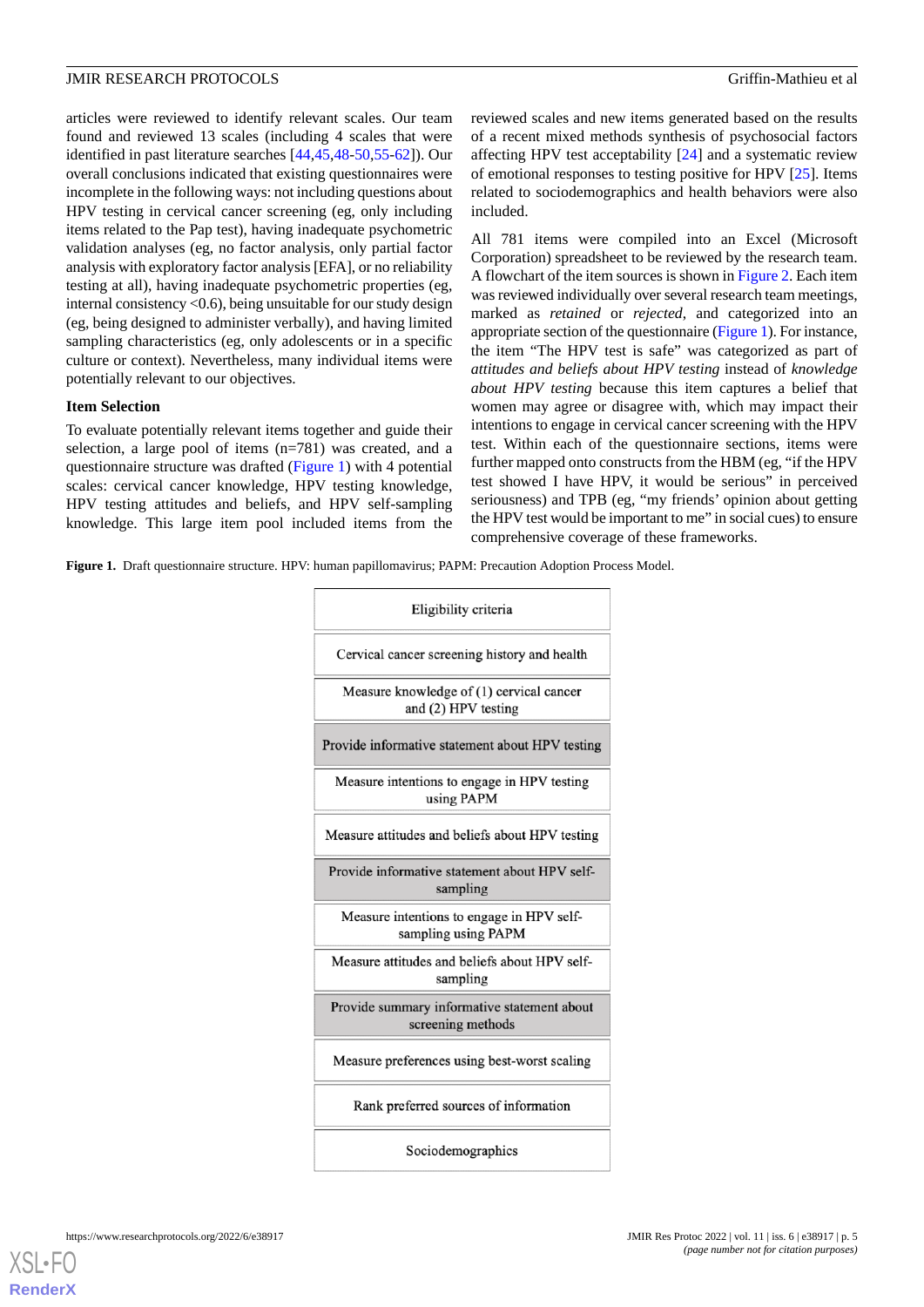<span id="page-5-0"></span>Figure 2. Flowchart of item sources.



At this stage, the focus was on the item's underlying construct and not its wording. Reasons for rejecting items included the following: (1) duplicate of a factor already retained, (2) not applicable to Canadian context (eg, "There are resources in my community for low and no cost cervical cancer screenings" as Canada has a universal health care system [\[45](#page-15-10)]), (3) infrequent and isolated factor (eg, "I worry that tube contents may spoil or spill during transportation to doctor" [\[63](#page-15-13)]), and (4) not applicable to our project's quantitative and survey methodology (eg, open-ended items such as "There are many warning signs and symptoms of cervical cancer. Please name as many as you can think of"  $[44]$  $[44]$ ).

In total, of 781 items that were reviewed, 137 (17.5%) items were retained. Of these 137 items, 85 items were categorized for scale development: 14 for cervical cancer knowledge, 14 for HPV testing knowledge, 44 for attitudes and beliefs about HPV testing, and 13 for attitudes and beliefs about HPV self-sampling. These 85 items were reviewed and revised separately for clarity, consistency, and grade-8 reading level to account for different language and literacy levels. In addition, certain cervical cancer knowledge and HPV testing knowledge items were revised to achieve a balance of *true* and *false* items (ie, made negative or affirming by adding words such as *not*).

#### **Assessing Preferences Using Best-Worst Scaling**

To explore women's preferences for their cervical cancer screening parameters (type of test, screening interval, and age of screening initiation), we designed questionnaire items according to the best-worst scaling (BWS) methodology [[64\]](#page-16-0). Using this methodology, participants' preferences were examined for different screening intervals (domain A) or various ages of screening initiation (domain B), while also considering multiple screening strategies (ie, Pap test, HPV test, HPV-Pap cotesting, and HPV self-sampling). In domain A, 3 screening intervals were included for assessment according to their applicability to HPV test–based screening implementation: 3 years (the most common interval in Canada for existing cytology-based programs [\[7](#page-13-5)]), 5 years (widely recommended

[XSL](http://www.w3.org/Style/XSL)•FO **[RenderX](http://www.renderx.com/)**

for HPV test–based screening  $[20,65]$  $[20,65]$  $[20,65]$ ), and 10 years (implemented for women aged ≥40 years in the Netherlands and considered for wider implementation [\[66](#page-16-2)]). In domain B, the following 3 ages of screening initiation were included: 21 years (the most common age of screening initiation in Canada for existing cytology-based programs [[7\]](#page-13-5)), 25 years (currently recommended age of screening initiation in several Canadian provinces and widely recommended in countries implementing HPV-based screening in the context of HPV vaccination; eg, the United Kingdom and Australia [[7,](#page-13-5)[20](#page-13-18)]), and 30 years (recommended age of screening initiation with primary HPV-based screening according to the United States Preventive Services Task Force guidelines [\[18](#page-13-16),[67\]](#page-16-3)).

#### **Informative Statements**

Knowledge about HPV in the general population is generally very low [\[68](#page-16-4),[69\]](#page-16-5), and knowledge about HPV testing and self-sampling is presumably low among Canadian women because such testing and sampling are not currently part of cervical cancer screening programs. Therefore, we sought to ensure that women had at least basic understanding of HPV testing and HPV self-sampling before examining their attitudes, beliefs, and intentions to screen with these tests. We designed 3 informative statements: one about HPV testing, one about self-sampling using HPV testing, and one comparing cervical cancer screening methods. The development of these statements was inspired by brochures from other countries where HPV-based primary screening is in the process of being implemented or already implemented (eg, the Netherlands, the United Kingdom, and Australia [\[70](#page-16-6)-[72\]](#page-16-7)). Each informative statement was at most 1 page in length and contained a mix of text, figures, and tables (refer to the example in [Multimedia](#page-12-0) [Appendix 1\)](#page-12-0). All informative statements were included after the items that measure participants' knowledge.

#### **Questionnaire Revisions and Translation**

A draft version of the questionnaire was circulated to our team of coinvestigators and collaborators (globally based researchers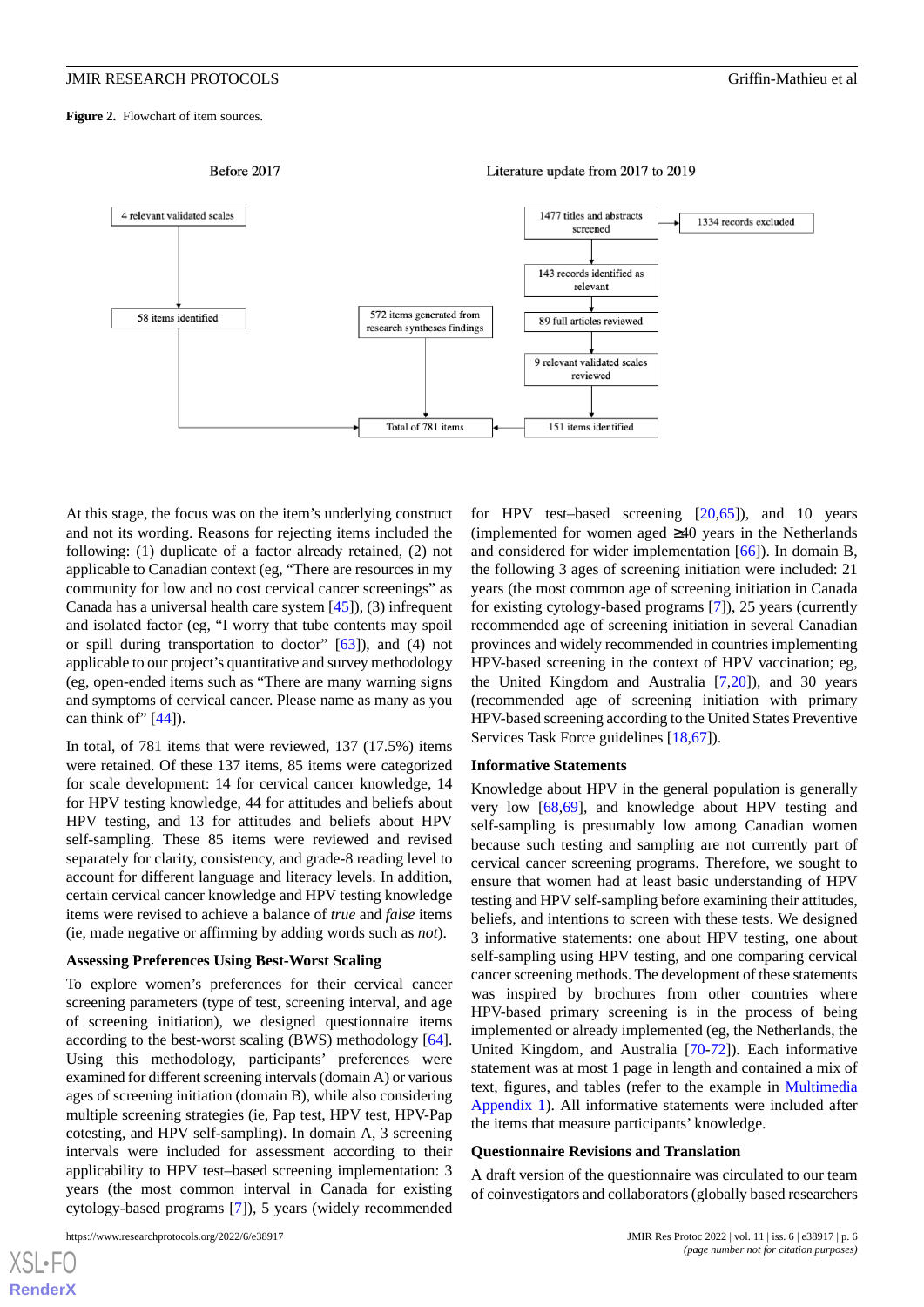and public health decision makers with expertise in HPV research, cervical cancer screening, epidemiology, oncology, psychometrics, behavior change, and health psychology theory) for review of accuracy of content and feedback. Their suggestions were reviewed and used to refine our questionnaire further (ie, item wording, informative statement content, and questionnaire structure). Then, this version was translated into French by a specialized translation firm, Asiatis, and verified by a native French-speaking member of the research team (GGM).

#### *Phase 1B: Questionnaire Validation*

Given our objective of developing a comprehensible questionnaire, cognitive interviewing was used as a pretesting method to detect potential sources of errors in the question-answering process [[73\]](#page-16-8). This method permits an assessment of the readability, understanding, and clarity of items to reveal potential differences between the intended meaning of the question from the researcher and the participants' interpretations [[74\]](#page-16-9). Participants were recruited to provide verbal feedback on their understanding and experience as they

completed the questionnaire over Zoom (Zoom Video Communications) with 2 members of the research team being present. Participants read the items as if they were answering the questionnaire and were instructed and prompted to *think-aloud* and provide feedback and suggestions (eg, comment if they did not understand an item or were confused and explain how they reasoned and selected their response) [\[75](#page-16-10)]. Each interview lasted between 1 and 2 hours. Our team reviewed the participants' comments after each interview session and made changes to the questionnaire iteratively to address the issues that arose.

The cognitive interviewing phase was completed when no new issues or feedback were raised by the participants. This process required a sample of 7 women, aged 21 to 70 years. Of the 7 interviews, 4 (57%) interviews were conducted in English and 3 (43%) were conducted in French. On the basis of the participants'feedback, changes were made to the questionnaire to improve the clarity of items, informative statements, instructions, page formatting, and overall questionnaire structure and flow. Refer to [Figure 3](#page-6-0) for the final structure and item count.

<span id="page-6-0"></span>**Figure 3.** Study 1 questionnaire structure and item count. HPV: human papillomavirus; PAPM: Precaution Adoption Process Model.

| Eligibility criteria (4 items)                                                               |
|----------------------------------------------------------------------------------------------|
| Cervical cancer screening history and health<br>$(14$ items)                                 |
| Measure knowledge of<br>$(1)$ cervical cancer $(14$ items) and<br>(2) HPV testing (14 items) |
| Informative statement about HPV testing                                                      |
| Measure intentions to engage in HPV testing<br>using PAPM (1 item)                           |
| Measure attitudes and beliefs about HPV testing<br>$(44$ items)                              |
| Measure intentions to engage in HPV testing<br>using PAPM (1 item)                           |
| Informative statement about HPV self-sampling                                                |
| Measure intentions to engage in HPV self-sampling<br>using PAPM (1 item)                     |
| Measure attitudes and beliefs about HPV self-sampling<br>$(13$ items)                        |
| Measure intentions to engage in HPV self-sampling<br>using PAPM (1 item)                     |
| Summary informative statement about screening<br>methods                                     |
| Measure preferences using best-worst scaling<br>(18 items)                                   |
| Rank preferred sources of information (2 items)                                              |
| Open-ended comment box (1 item)                                                              |
| Sociodemographics (14 items)                                                                 |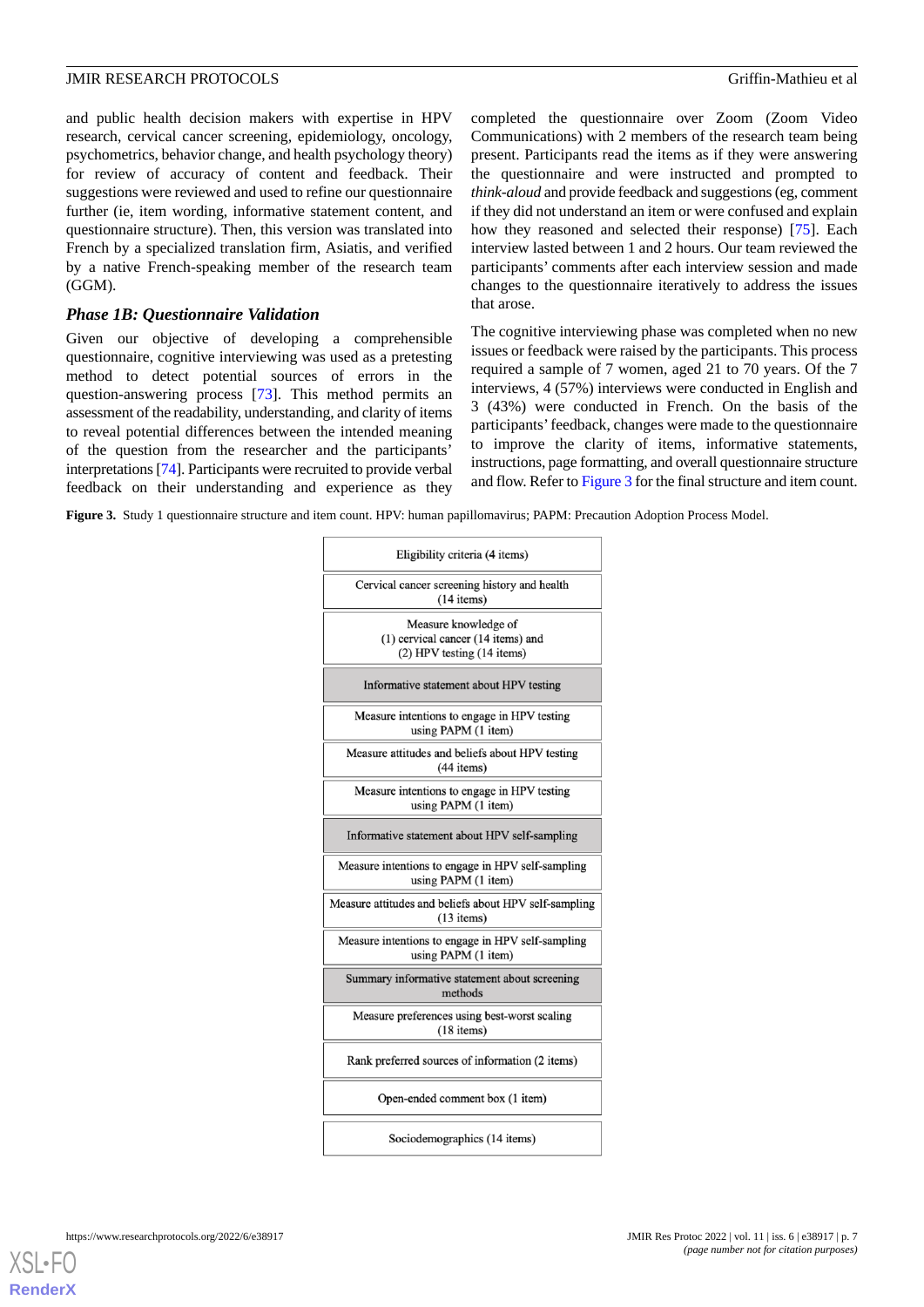#### *Phase 1C: Data Collection and Psychometric Validation*

#### **Study Design**

A cross-sectional web-based survey was administered from October 2021 to November 2021 to a national sample of Canadian women, aged 21 to 70 years, in English and French. Participants completed the questionnaire developed in phases 1A and 1B The survey design and preliminary results are reported according to Checklist for Reporting Results of Internet E-Surveys (CHERRIES; [Multimedia Appendix 2\)](#page-12-1) [\[76](#page-16-11)]. An electronic consent form describing the study investigators, study goals, procedure, expected survey length, and confidentiality was provided at the start of the survey. Then, the participants were asked whether they consented to taking part in the survey. By clicking on the icon that states they agree to participate, consent was implied, whereas if they declined, the survey was terminated. The information collected during the survey was completely anonymous.

#### **Participants**

The inclusion criteria were as follows: (1) born female; (2) aged between 21 years, which is the youngest age recommended to begin screening across provincial programs, and 70 years, which is the oldest age; (3) Canadian resident; and (4) intact cervix (eg, not having undergone hysterectomy). The exclusion criterion was having been diagnosed with cervical cancer previously. An oversampling quota was used to ensure that half of the sample was currently underscreened for cervical cancer (ie, >3 years since the previous Pap test or never screened) and the other half was adequately screened (ie, <3 years since the previous Pap test). Census-based quotas were used for primary language and province and territory of residence to reinforce sample representativeness.

#### **Overview**

The following measures were administered in the order shown in [Figure 3](#page-6-0). All questions were presented on separate pages of the questionnaire. Participants were not able to go back or review their previous responses, except within each of the psychosocial item sections.

#### **Screening History**

Participants were asked when they last had a Pap test to assess their screening group: (1) within the past year, (2) within the past 1 to 3 years (adequately screened group), (3) >3 years ago, or (4) never (underscreened group). Then, the participants who reported receiving at least one previous Pap test were asked whether they had ever received an abnormal test result. In addition, given the study's timing in the fall of 2021, participants who reported receiving a Pap test >3 years ago were asked whether the COVID-19 pandemic had prevented them from receiving a Pap test, as cervical cancer screening was paused in some provinces and territories during parts of the pandemic.

#### **Sociodemographics**

[XSL](http://www.w3.org/Style/XSL)•FO **[RenderX](http://www.renderx.com/)**

A total of 4 items used dichotomous response option (yes or no) to measure identification as visible minority [\[77](#page-16-12)]; influence of religious or spiritual beliefs on health decisions; living in Canada for ≥10 years; and completion of a trade certificate or diploma, college degree, or university degree. Self-reported

ethnic origin was measured with 1 item using the 9 response options recommended by Statistics Canada [\[78](#page-16-13)]. We used multiple validated response options to measure gender identity [[79\]](#page-16-14). In addition, household income, employment status, province or territory of residence, and travel time between one's home and a health care office or clinic were measured.

#### **Cervical Cancer–Related Health Behaviors and Risk Factors**

Participants answered the following items: self-reported health (from very poor  $[1]$  $[1]$  to excellent  $[6]$  $[6]$  $[6]$ )  $[80]$  $[80]$ , use of oral birth control pills for ≥5 years (yes or no), number of children given birth to (0 to  $\geq$ 10), smoking history (current smoker, smoked in the past, or never smoked), vaccination with at least one dose of an HPV vaccine (yes or no or don't know), having a family physician (yes or no), height, weight, previous diagnosis of sexually transmitted infection (yes or no), number of lifetime sexual partners, and age of sexual debut.

#### **Psychosocial Items for Scale Development**

Participants were presented with all items selected as part of phase 1A For the knowledge items, participants responded to each item with *true*, *false*, or *I don't know*. For attitudes and beliefs items, participants responded to each statement on a 7-point Likert scale ranging from strongly disagree (1) to strongly agree (7). Item presentation was randomized within each section for each participant to mitigate order bias.

#### **HPV Testing and Self-sampling Intentions**

Using the Precaution Adoption Process Model (PAPM) [[81\]](#page-16-16), women selected their current decision-making stage regarding the proposed screening method (HPV testing or self-sampling using the HPV test) from five options: (1) unengaged in the decision to be screened with the HPV test or self-sampling, (2) undecided about whether to be screened with the HPV test or self-sampling, (3) decided not to be screened with the HPV test or self-sampling, (4) decided to be screened with the HPV test or self-sampling, or (5) acted (already screened with the HPV test or self-sampling). A full description of the theoretical background and use of PAPM is provided in the *Study Design* section of study 2.

#### **BWS for Screening Preferences**

Following the orthogonal main effects design recommended by Aizaki and Fogarty [[64\]](#page-16-0) and using the R software packages, *DoE.base* [\[82](#page-16-17)] and *support.BWS2* [[64\]](#page-16-0), a full set of questions was developed for each of our 2 domains: screening intervals (domain A) and age of screening initiation (domain B). To examine preferences in domains with 4 attributes (ie, screening methods), each of which have 3 attribute levels (ie, screening interval options [domain A] and screening initiation options [domain B]), participants must answer 9 questions that contain the same number of randomly assigned combinations of attribute levels (corresponding to the defined attributes). Therefore, participants answered 18 items; 9 related to cervical cancer screening intervals and 9 related to age of initial screening. Items within each domain were presented randomly for each participant.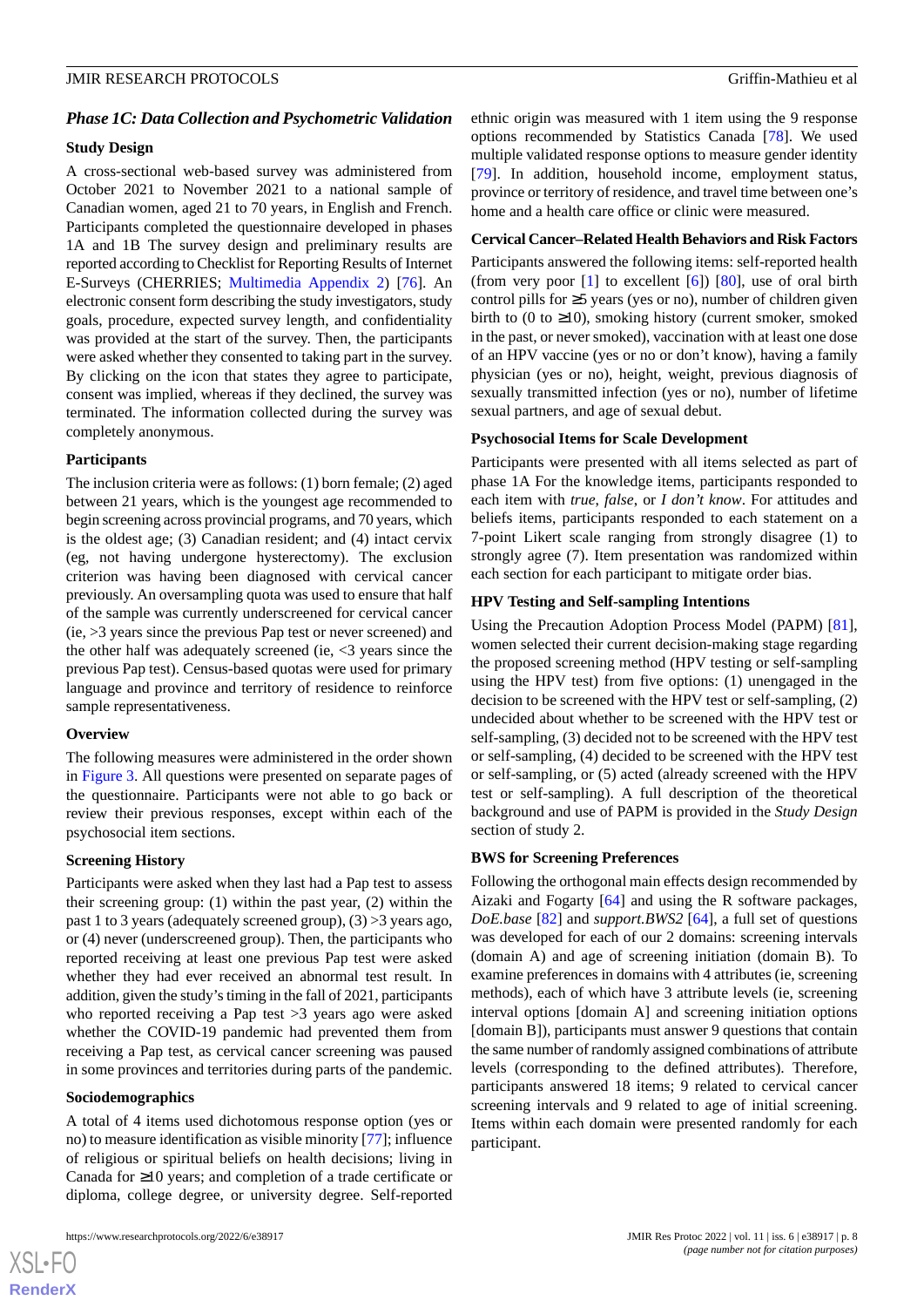#### **Preferences for Screening Information and Routine Screening**

Using a drag-and-drop interface, participants ranked their preferred source of information from the following options: public health agency website, social media, and health care professional. A similar item was used to assess participants' preferred type of health care practitioner to administer routine HPV testing among the following: family physician, gynecologist, nurse or nurse practitioner, and physician's assistant.

#### **Recruitment and Data Collection**

Recruitment and survey programming were facilitated by Dynata, an international market research firm. Before administering the programmed questionnaire, the research team tested the survey using multiple permutations of response options to ensure its technical functionality and usability and made changes as necessary. Then, Dynata administered the survey to their large panel of Canadian residents who are recruited through *by-invitation-only* method, in which participants' identities are validated by other partnered businesses to ensure response quality. Eligible participants were invited to complete a survey about *health and wellness* through several platforms, including emails, smartphone app notifications, and Dynata's website, using a link that is unique to each potential participant. Before beginning the survey, participants' IP address and unique identifier provided to them by Dynata were used to flag potential duplicate responses. Sample recruitment was conducted over 2 weeks in October 2021 and November 2021. Participants were compensated according to Dynata's rewards and points system (eg, Amazon and Starbucks). Participants were required to complete all questions before continuing the survey to prevent missing data.

## **Sample Size**

We calculated the minimum sample size for conducting factor analyses using the criteria recommended by Mundfrom et al [[83\]](#page-16-18), which include the expected ratio of variables to factors, level of communality, and agreement between the sample and population solutions (K). On the basis of ratio of variables to factors of 4 (for the 13 items reflecting attitudes and beliefs for sampling), low level of communality (ie, range 0.2-0.4), and excellent agreement between the sample and population solutions (ie,  $K=0.98$ ), the minimum sample required was 500 (rounded up from 450). As our analytic plan includes conducting EFA and confirmatory factor analysis (CFA) on separate samples and considering that oversampling is needed to account for approximately 18% invalid and inattentive responses [[84\]](#page-16-19), the sample needed is 1220 observations, that is,  $(2 \times 500 \times 100)$  $/ 82 = 1219.$ 

## **Data Cleaning**

Direct and statistical data cleaning methods were used stepwise to identify potentially *inattentive* or *unmotivated* respondents in our final data set of completed questionnaire responses. In total, 2 attention check items were used in the survey: one within the items related to HPV test attitudes and beliefs scale and one in the items related to HPV self-sampling attitudes and beliefs. Following the instructed response design [[84\]](#page-16-19), each of these items asked participants to select a specific response choice

from a Likert scale to verify attention (eg, "please select 'strongly agree,' for this question only"). Participants who responded correctly to at least one of these items were retained. Next, participants who *straight-lined* (ie, answered all items using the same response) were identified by calculating the variance in response for all the HPV testing attitudes and beliefs items. Participants who did not exhibit any variance in their responses across these items were excluded. Finally, among the remaining participants, those in the longest 2.5% and shortest 2.5% of the survey response times were excluded.

#### **Data Analysis—Objective 1: Scale Validation**

To evaluate dimensionality, we will conduct EFA and CFA separately for cervical cancer knowledge, HPV testing knowledge, and HPV testing and self-sampling attitudes and beliefs items. The final data set will be split randomly into 2 equal samples, and one sample will be used to conduct EFA and the other sample will be used to validate the factor structure using CFA. To select the optimal number of factors, we will use the parallel analysis approach and the syntax developed by O'Connor [\[85](#page-16-20)]. For items within each factor, we will use item response theory modeling; for binary data (knowledge items), we will use the 2-parameter logistic regression model that accounts for item difficulty and discriminant capacity; and for ordinal data (attitudes and beliefs items), we will use the graded response model that accounts for discriminant capacity and probability of selecting a certain Likert scale score (eg, strongly agree). Concurrently, we will examine how well each item measures the latent trait by plotting the item information against the latent construct ability. We aim to retain items that cover a wide range of difficulty and have high discriminant capacity and information value. To estimate the CFA model fit, we will use the fit indices and cutoff criteria recommended by Hooper et al [[86\]](#page-16-21): (1) relative (normed) chi-square test ( $\chi^2/df$ =2 to 5) by Wheaton et al [[87\]](#page-16-22), (2) standardized root mean square residual  $( $0.8$ ), (3) root mean square error approximation ( $0.06$ ), (4)$ comparative fit index  $(≥0.95)$ , and  $(5)$  Tucker-Lewis index (≥0.95). To evaluate internal consistency for items loading onto each factor, Cronbach  $\alpha$  will be calculated.

## *BWS Preferences*

To analyze BWS preference data, we will use the counting and modeling approaches described by Aizaki and Fogarty [[64\]](#page-16-0). Consistent with the counting approach, for domain A (screening interval) and domain B (age of initiation), we will calculate the best-minus-worst score (higher scores reflect higher preferences) for each attribute (eg, HPV test) and attribute level (eg, 3 years [for screening interval] and 25 years [for age of initiation]). For the modeling approach, we will use conditional logistic regression to model preferences as a function of the sum of the values of attributes and attribute levels [[64\]](#page-16-0). For attributes and attribute levels, we will estimate odds ratios and 95% CIs.

## **Results**

## *Overview*

In total, 83.49% (1027/1230) valid responses were retained for analysis following data cleaning. Data analysis is ongoing. Results of study 1, including findings from the BWS analyses and the development of cervical cancer knowledge, HPV testing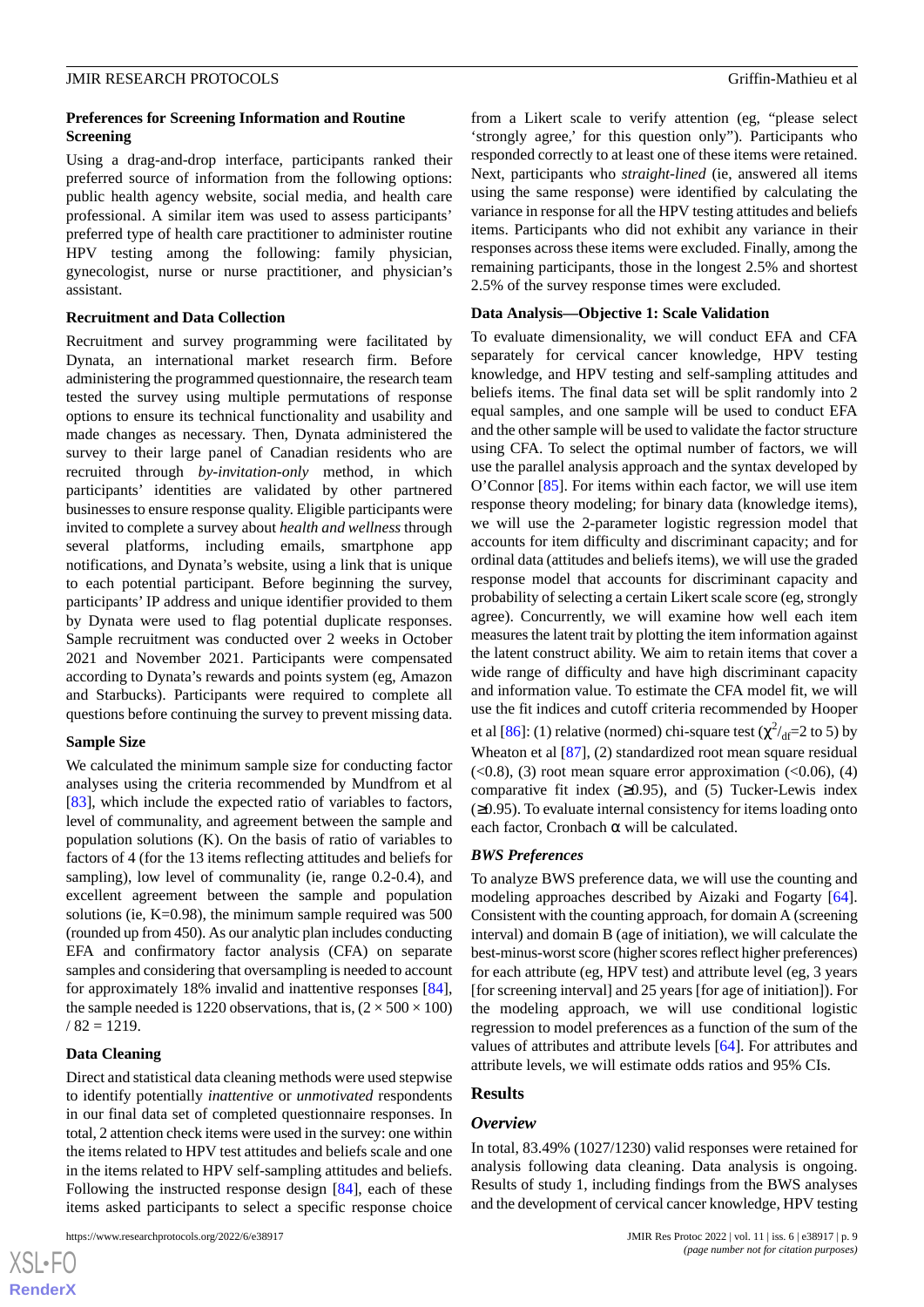knowledge, HPV testing attitudes and beliefs, and HPV self-sampling attitudes and beliefs scales are expected to be published in the summer and fall of 2022.

## *Objective 2: Questionnaire Feasibility*

Preliminary results suggest high level of feasibility. Through the recruitment methods of Dynata, data collection was completed within 2 weeks. As detailed in the *Data Cleaning* section, overall, data were of good quality, with the exclusion of 16.5% (203/1230) of complete responses owing to poor quality, being consistent with previous research in our laboratory and expectations for survey research [\[39](#page-14-15),[84](#page-16-19)[,88](#page-16-23)]. The mean response time (after data cleaning) was 30.4 (SD 20.5) minutes, consistent with other surveys conducted by our research team

[[89\]](#page-17-0). It is possible that some participants left the survey and returned to it later, which could explain the slightly higher response time than our estimated 25 minutes. Given that the scales in study 2 will be made more concise through psychometric analyses applied to responses from this study, we expect the survey in study 2 to be shorter in length. Of the 1392 participants who were eligible and began the survey, 1230 (88.36%) participants completed the survey, with an attrition rate of 11.64% (162/1392) (refer to [Figure 4](#page-9-0) for a diagram detailing participant attrition). Attrition primarily occurred in the HPV attitudes and beliefs section (50/162, 30.86%), which is the longest section of the survey, with 44 items. We expect that the validation and shortening of this scale for study 2 will help to address this issue.

<span id="page-9-0"></span>**Figure 4.** Study 1—participant flow diagram. BWS: best-worst scaling; HPV: human papillomavirus.

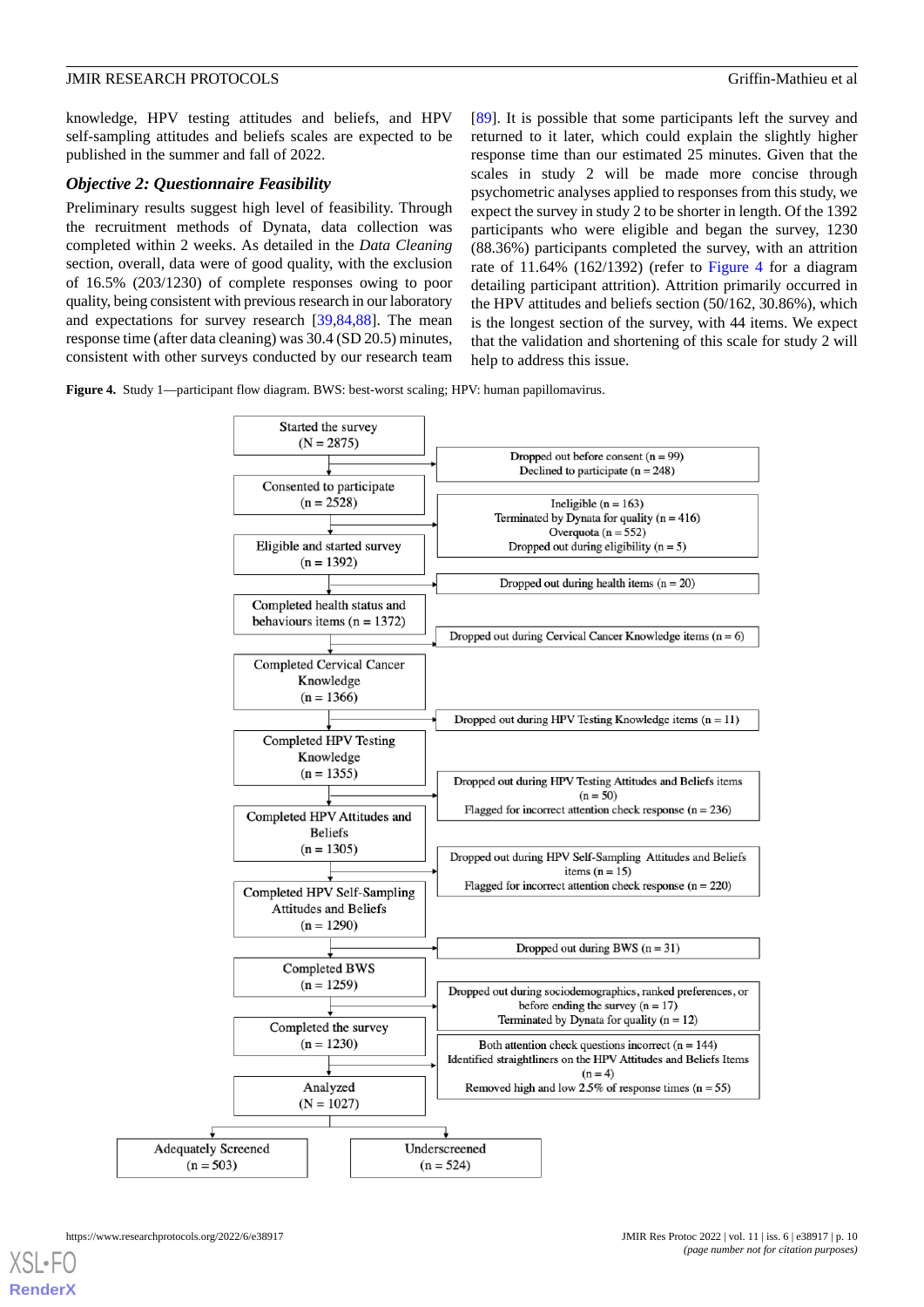## *Study 2: Expanded Population-Based Survey of Canadian Women*

## **Methods**

## *Study 2: Ethics Approval*

Study 2 received approval from the research ethics board of the Centre intégré universitaire de santé et de services sociaux West-Central Montreal (project ID 2022-2960) in July 2021. Informed consent will follow the same procedure as that in study 1.

## *Study Design*

A cross-sectional web-based survey will be administered in summer of 2022 to a nationally representative sample of Canadian women, aged 21 to 70 years, in English and French. The study population and inclusion criteria will be the same as those in study 1. Oversampling will be used to ensure that half of the sample is adequately screened and the other half is underscreened. Additional quotas will be used for the following factors: age, household income, and rural or urban residence (considering low cervical screening rates in rural Canada [[7\]](#page-13-5)) based on census data from Statistics Canada. Data collection will be conducted by Dynata, following the same procedure as that in study 2.

The questionnaire will follow the same structure and include the same sections as the survey detailed in study 1. Of the knowledge, attitudes, and beliefs items used for scale development in study 1, only those items retained after extensive psychometric analyses will be used in the study 2 questionnaire as part of the resulting shorter, validated scales. In addition, 2 previously validated measures, the extended HPV General Knowledge and HPV Vaccine Knowledge scales, will be added [[69\]](#page-16-5), given the relevance of HPV and HPV vaccination in cervical cancer. The measurement of the outcome variables (intentions to screen using the HPV test and self-sampling) is informed by PAPM [[81\]](#page-16-16), a categorical, stage-based model of health decision-making. As a binary, *yes or no* outcome limits accuracy, using a multistage model provides a more precise, nuanced understanding of women's decision-making process that acknowledges the unique barriers associated with movement between each stage toward engaging with the behavior [[90\]](#page-17-1).

## *Sample Size*

We calculated the sample size based on the estimation that approximately 30% of women will be in each of the PAPM adoption stages, *unengaged*, *undecided*, and *decided to*, and 10% will be in the *decided not* stage*.* As multinomial logistic regression can be considered as a series of binary logistic regressions, we based our calculations on the work of Peduzzi et al [\[91](#page-17-2)], which recommends a minimum of 10 observations per variable and the formula,  $N=10k/p$ , where N is the minimum number of observations needed, k is the number of predictor variables, and p is the smallest proportion in the binary model, that is,  $N = (10 \times 15) / 0.25 = 600$ . Therefore, the minimum sample needed to reach sufficient power is 1500 because 40% of the sample (eg, unengaged+decided not) must represent 600 observations. Given that our objective is to estimate the

association between psychosocial factors and intentions of HPV testing in both underscreened women and adequately screened women, we need 3000 (ie, 1500 in each group) valid responses to perform the analyses. Considering that an oversampling of maximum of 18% is required to account for careless responses, the approximate total number of survey responses needed is 3650.

## *Data Analysis*

Corresponding to objective 1, we will conduct univariate analyses (means and proportions) for scale items (eg, knowledge and attitudes) and bivariate analyses (2-tailed *t* tests and chi-square tests) to estimate the differences between adequately screened women and underscreened women. We will calculate the effect size using Cohen *h* and Cohen *d* for proportions and continuous variables, respectively. Corresponding to objective 2, we will estimate the associations between psychosocial factors and intentions of HPV testing and self-sampling using multinomial logistic regression and model the log odds of PAPM stages (dependent variable) as a linear combination of the independent variables (eg, HPV testing knowledge and BWS preference scores). We will report odds ratios and 95% CIs of being in a PAPM stage versus the reference category (ie, unengaged) for each independent variable. Initially, we will conduct bivariate analyses to estimate the association between the outcome and independent variables. Then, independent variables showing significant associations (*P*<.10) will be entered simultaneously in the final model. We selected the following indices to report model fit: (1) Cox-Snell  $R^2$ , (2) Cragg-Uhler  $R^2$ , and (3) McFadden  $R^2$  [\[39](#page-14-15),[92\]](#page-17-3). We will use the Hausman-McFadden test to evaluate the final model for independence of irrelevant alternatives, which postulates that a person's choice (ie, PAPM stage) is unchanged by other available choices (ie, fewer PAPM stages) [\[93](#page-17-4)]. Analyses will be conducted separately for underscreened women and adequately screened women. Analyses will be conducted using SPSS (IBM Corporation), R software (R Foundation for Statistical Computing), and STATA (StataCorp).

## **Results**

As of May 2022, data collection has not begun for study 2. Data collection is expected to begin in June 2022 or July 2022, and results are expected to be published in late 2022 and early 2023.

## *Discussion*

## **Principal Findings**

This study will use 2 complementary cross-sectional web-based surveys of Canadian women to develop psychometrically tested scales measuring cervical cancer knowledge, HPV testing knowledge, HPV testing attitudes and beliefs, and HPV self-sampling attitudes and beliefs and, then, include these scales in a broad survey to investigate the psychosocial correlates of women's intentions to engage in HPV-based cervical cancer screening.

Scales developed in study 1 will be informed by measures in the extant literature and further enhanced by the generation of new items based on systematic evaluation of themes in the

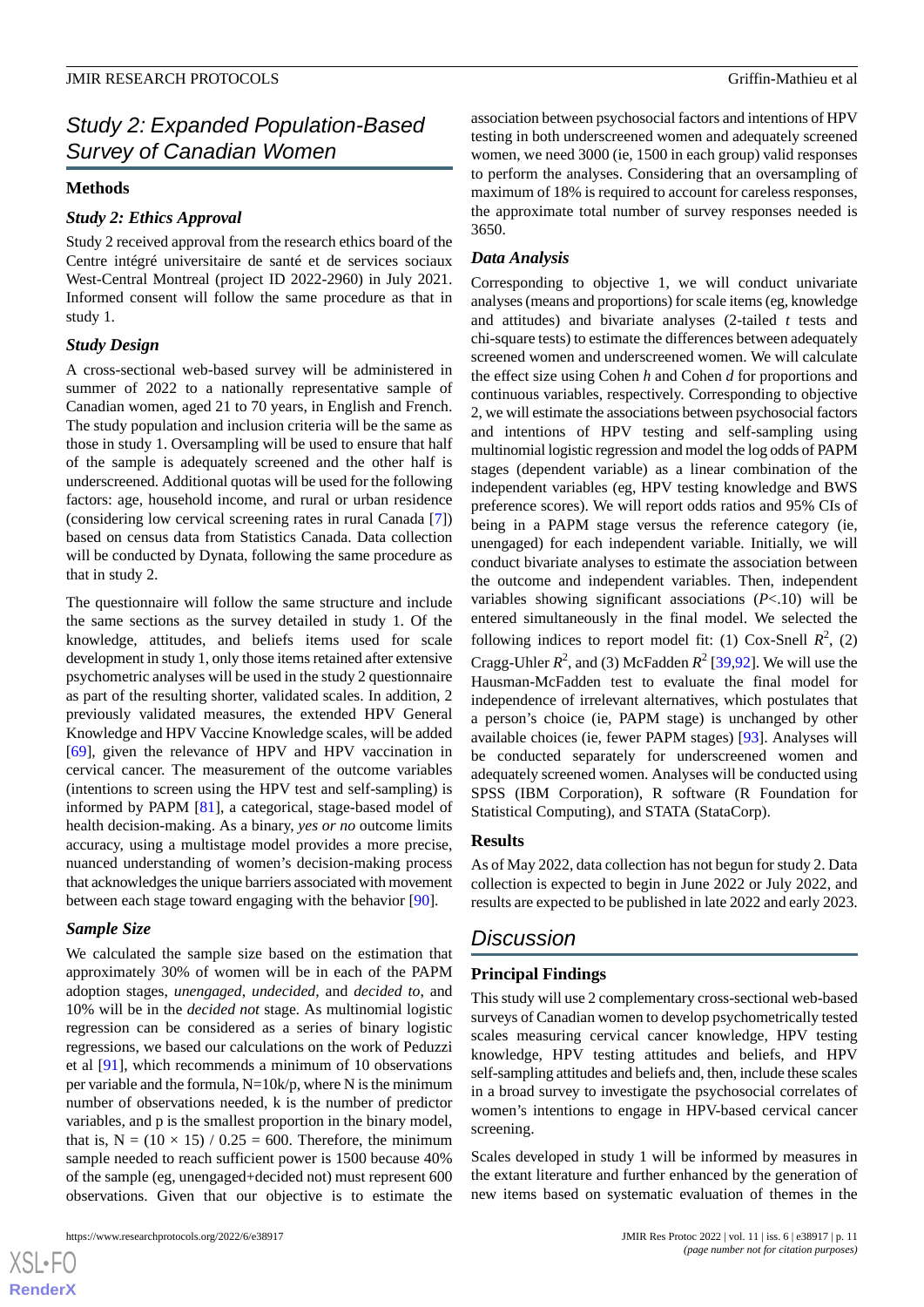psychosocial literature on HPV testing. Using the TPB and HBM to guide item selection will further ensure that the scales provide meaningful insights into the factors affecting screening behaviors. Application of advanced psychometric methods, including item response theory, which facilitates the development of parsimonious measures [\[94](#page-17-5)], will help to ensure that the scales are comprehensive, while being brief and easy to administer. We expect the cervical cancer knowledge scale to expand on the psychometric methods applied for similar measures such as the Cervical Cancer Awareness Measure developed by Simon et al [\[44](#page-15-1)] and the HPV testing knowledge scale to show increased reliability compared with the existing subscale developed by Waller et al [[48\]](#page-15-3). The HPV testing and self-sampling attitudes and beliefs scales will expand on existing measures by using advanced psychometrics in an up-to-date and representative sample. Accordingly, we expect our scales to represent a new measurement standard for investigating the attitudes, beliefs, and knowledge associated with HPV-based screening. In addition, the use of BWS to estimate preferences for cervical cancer screening will enable evaluation of women's perceptions of trade-offs between different testing methods, and importantly, screening intervals and ages of initial screening. These changes have been barriers in other countries where HPV-based screening has been implemented [\[22](#page-14-0),[52\]](#page-15-7).

Our expanded population-based survey (study 2) will provide comprehensive data to inform and support the development of Canadian HPV-based cervical cancer screening programs. Through objective 1, the specific evaluation of differences in knowledge, attitudes, and beliefs about HPV testing among women who are underscreened and those who are adequately screened will enable the development of targeted interventions to improve knowledge, address negative attitudes and beliefs, and reassure women about upcoming changes. In objective 2, analyzing the sociodemographic and psychosocial factors associated with screening intention stages will provide insight into developing interventions that consider the multiplicity of barriers to screening. Our investigation will offer a valuable response to calls to action to examine inequalities in cervical cancer screening in the interest of cervical cancer elimination [[8\]](#page-13-6). Furthermore, by comparing women's knowledge, attitudes, beliefs, and preferences toward HPV-based screening with the proposed guidelines, our findings will help to inform screening recommendations and ensure successful transition from cytology to HPV-based screening in Canada.

## **Knowledge Dissemination Plan**

To reach both research and health professional audiences, the study findings will be published in open-access, peer-reviewed scientific journals. Presentations will be made at national and international scientific meetings (eg, Canadian Association of Psychosocial Oncology, International Papillomavirus Society conference, and International Psycho-Oncology Society) and in webinars (eg, Consortium for Infectious Disease Control and International Papillomavirus Society). To reach policy makers, we will share a final research report with the Public Health Agency of Canada, CPAC, Canadian Task Force on Preventive Health Care, and provincial and territorial cancer screening program advisory boards. We will also share our results with nonprofit organizations such as the Canadian Cancer Society,

the Society of Obstetricians and Gynaecologists of Canada, the College of Family Physicians of Canada, and HPV Global Action who have expressed strong interest in disseminating our results. We will produce content (eg, infographics) and engage with Canadian women on social media (Twitter, Facebook, etc). Research summaries will be drafted for dissemination to national media outlets to inform women about this public policy change and encourage discussions about HPV-based cervical cancer screening.

#### **Strengths and Limitations**

A major strength of this study is the rigorous and comprehensive process to develop psychometrically validated scales informed by theoretical frameworks. In addition, examination of the feasibility of the developed questionnaire through study 1 will ensure that the survey used in study 2 will be easy to understand and relevant to Canadian women. BWS presents an innovative approach to assess preferences that controls for biases observed in typical multiple-choice or ranking assessments of preferences. The use of PAPM to examine intentions toward HPV testing and self-sampling will provide a theoretically informed and nuanced understanding of women's decision-making compared with other studies using continuous or binary measures. Using a market research polling firm will enable time-efficient and cost-efficient recruitment and data collection. Furthermore, the web-based survey methodology will prevent the issue of missing data. Quota-based sampling will allow us to recruit a nationally representative sample based on recent census data. Attention check items and data cleaning techniques will allow us to identify and exclude unmotivated or *careless* responders, ensuring that high-quality data will be collected and analyzed.

The study design has some limitations. Relying on respondents' self-report for their screening history of having had a Pap test in the past 3 years or not is subject to recall bias. Our anonymous web-based survey design prevents us from verifying it against health records data. To minimize this limitation, women will be provided with a reminder informative statement explaining what a Pap test is and how it is performed before asking them about their screening history. Given that the COVID-19 pandemic has prevented and continues to prevent women from engaging in cervical cancer screening, this may affect women's report of their screening history and change the composition of women in our *underscreened* and *adequately screened* categories. It is not clear how this will affect our data, as the effect of the COVID-19 pandemic on screening access in Canada is not well understood in most provinces and territories [[95\]](#page-17-6). To address this issue, we will include an item asking those participants who report being underscreened whether the COVID-19 pandemic had prevented them from receiving screening, and sensitivity analyses will be performed to examine the pandemic's impact on screening. In addition, the lack of investigation at 2 different time points precludes any investigation of how intentions for HPV testing and self-sampling may relate to uptake and acceptability as these testing methods are introduced. Longitudinal examinations of acceptability and intentions toward HPV-based screening will be needed as implementation occurs in Canada. Unfortunately, our study design and recruitment strategy may preclude specific analyses in gender and sexual minority groups, considering the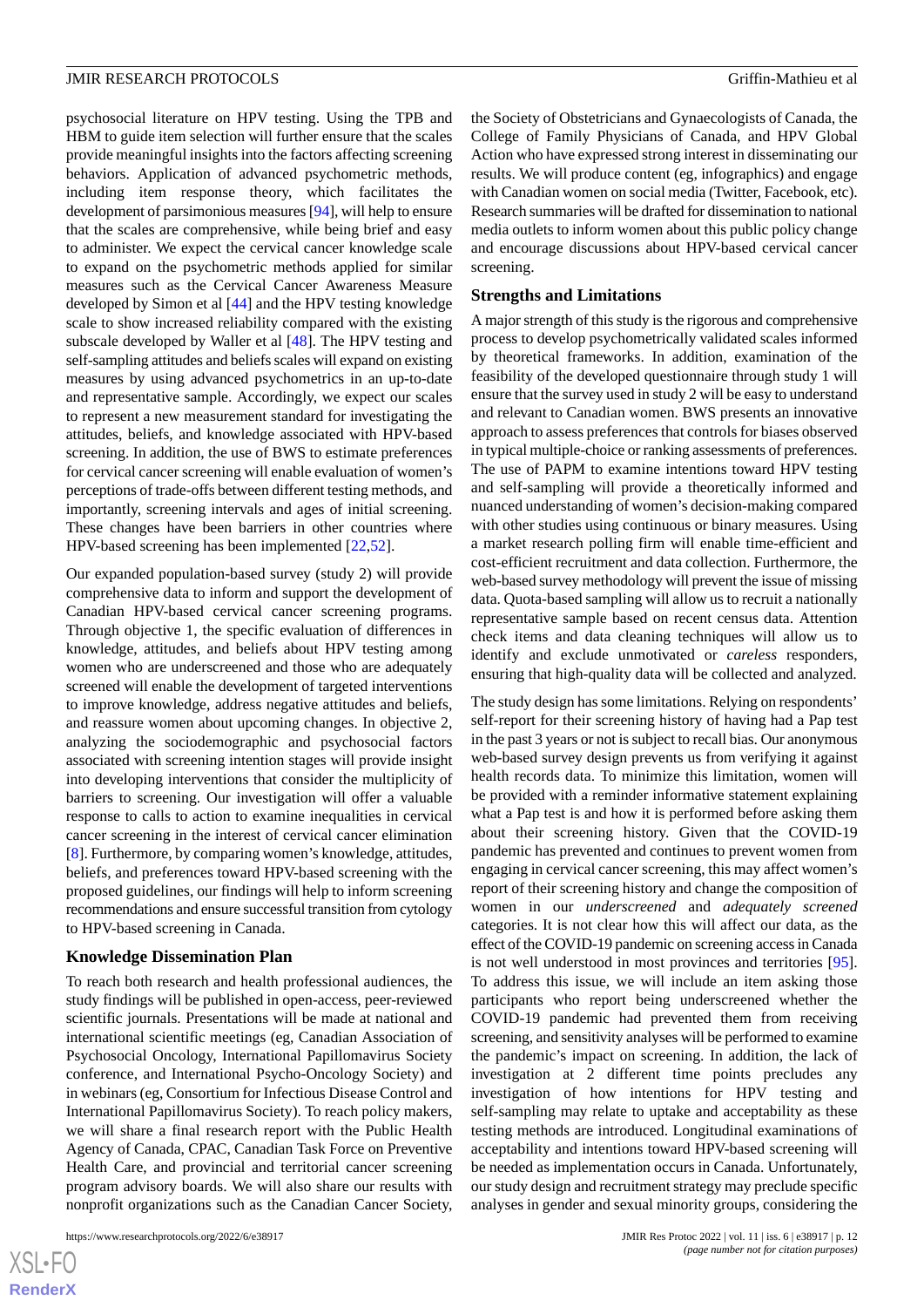low case counts observed in population-wide web surveys (eg, 0.4% gender-diverse individuals in study 1). Recognizing the unique barriers faced by these groups in screening for cervical cancer, future research should specifically investigate the perceptions of gender and sexual minority Canadians toward HPV testing and self-sampling implementation [[3](#page-13-1)[,14](#page-13-12),[96\]](#page-17-7). Similarly, comprehensive understanding of cervical cancer screening and HPV in the First Nations, Inuit, and Métis populations is critical [[5](#page-13-3)[,34](#page-14-9)]. Our study could highlight certain issues in these populations (considering 2.9% representation in study 1), but unique participatory action initiatives involving relevant nongovernmental organizations and community

advocacy groups are needed to fully understand their views and address their concerns.

## **Conclusions**

Understanding the psychosocial factors that might affect women's perceptions of and intentions to engage in HPV-based screening will be critical as Canada plans to implement changes to cervical screening programs and guidelines. Through this multistep study, we will develop several validated scales to facilitate population-based investigations of these factors by other researchers. The use of these scales to investigate a representative sample of Canadian women's perceptions of HPV-based screening will provide directly applicable knowledge to public health and health care professionals.

## **Acknowledgments**

This study was supported by the Canadian Institutes of Health Research (CIHR) project grant (funding reference number 165905; refer to peer-reviews in [Multimedia Appendix 3](#page-12-2)). OT is supported by the CIHR-Frederick Banting and Charles Best Doctoral award (award number FBD-170837) outside the submitted study. GKS is supported by the Edith Kirchmann Postdoctoral Fellowship at Princess Margaret Cancer Centre and by a CIHR 2019 fellowship award (CIHR MFE 171271) outside the submitted study. The authors thank Eduardo Franco (McGill University) for his feedback on the project's aims and design and survey content. The authors also thank Johnny Dagher (Dynata) and his colleagues for their expert help in programming and administering the survey for this study.

## **Data Availability**

The data sets that will be generated through this study will not be published in a publicly available repository in accordance with the ethics proposal approved by the overseeing research ethics board. They will be available from the senior author (ZR) on reasonable request and upon agreement of confidentiality and data use policies provisioned by the primary institution. The full questionnaire used in the study will be available upon request to the corresponding author, and a detailed questionnaire outline for study 1, including several sample items for each section, is available in [Multimedia Appendix 4.](#page-12-3)

## **Conflicts of Interest**

<span id="page-12-0"></span>GDZ has served as a consultant and advisory board member at Merck and as an advisory board member at Moderna and Pfizer. He has also received investigator-initiated research funding from Merck, which was administered through Indiana University. GKS reports obtaining consulting fees from the World Health Organization outside the submitted study. AKL is the provincial prime care lead for cancer screening at Ontario Health (Cancer Care Ontario). MS has received grants from Abbott; Becton, Dickinson and Company; Bio-Fire; Hologic; Roche; GlaxoSmithKline; and Merck. EMD has served as an advisory board member at Merck.

## <span id="page-12-1"></span>**Multimedia Appendix 1**

Example informative statement. [[PNG File , 520 KB-Multimedia Appendix 1](https://jmir.org/api/download?alt_name=resprot_v11i6e38917_app1.png&filename=5eab4fb9e4cb8298f7971ff146073e6a.png)]

## <span id="page-12-2"></span>**Multimedia Appendix 2**

Checklist for Reporting Results of Internet E-Surveys (CHERRIES) checklist. [[PDF File \(Adobe PDF File\), 128 KB](https://jmir.org/api/download?alt_name=resprot_v11i6e38917_app2.pdf&filename=e46ea977749d1e0342906858d0e2b5ed.pdf)-[Multimedia Appendix 2\]](https://jmir.org/api/download?alt_name=resprot_v11i6e38917_app2.pdf&filename=e46ea977749d1e0342906858d0e2b5ed.pdf)

## <span id="page-12-3"></span>**Multimedia Appendix 3**

Canadian Institutes of Health Research—external peer review reports. [[PDF File \(Adobe PDF File\), 34 KB](https://jmir.org/api/download?alt_name=resprot_v11i6e38917_app3.pdf&filename=3ce81a5c05941ded91a8437f0e1bede8.pdf)-[Multimedia Appendix 3\]](https://jmir.org/api/download?alt_name=resprot_v11i6e38917_app3.pdf&filename=3ce81a5c05941ded91a8437f0e1bede8.pdf)

## **Multimedia Appendix 4**

[XSL](http://www.w3.org/Style/XSL)•FO **[RenderX](http://www.renderx.com/)**

Study 1—detailed questionnaire outline with sample items. [[PDF File \(Adobe PDF File\), 715 KB](https://jmir.org/api/download?alt_name=resprot_v11i6e38917_app4.pdf&filename=6d1b8ae311a77d2ce3a5110cbd0c36c8.pdf)-[Multimedia Appendix 4\]](https://jmir.org/api/download?alt_name=resprot_v11i6e38917_app4.pdf&filename=6d1b8ae311a77d2ce3a5110cbd0c36c8.pdf)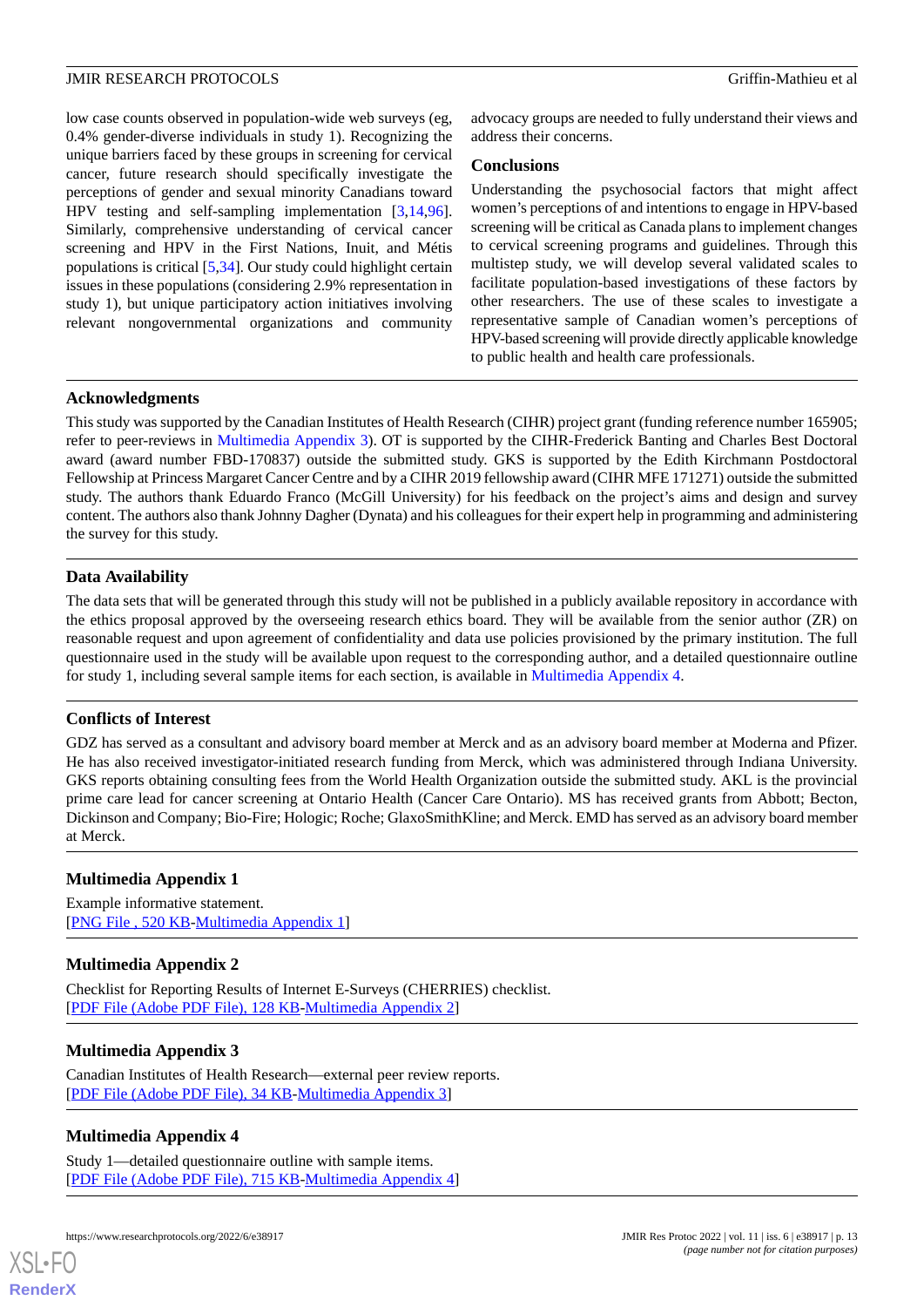## <span id="page-13-0"></span>**References**

- 1. Sung H, Ferlay J, Siegel RL, Laversanne M, Soerjomataram I, Jemal A, et al. Global Cancer Statistics 2020: GLOBOCAN estimates of incidence and mortality worldwide for 36 cancers in 185 countries. CA Cancer J Clin 2021 May;71(3):209-249 [[FREE Full text](https://doi.org/10.3322/caac.21660)] [doi: [10.3322/caac.21660](http://dx.doi.org/10.3322/caac.21660)] [Medline: [33538338\]](http://www.ncbi.nlm.nih.gov/entrez/query.fcgi?cmd=Retrieve&db=PubMed&list_uids=33538338&dopt=Abstract)
- <span id="page-13-20"></span><span id="page-13-1"></span>2. Dhillon N, Oliffe JL, Kelly MT, Krist J. Bridging barriers to cervical cancer screening in transgender men: a scoping review. Am J Mens Health 2020;14(3):1557988320925691 [[FREE Full text](https://journals.sagepub.com/doi/10.1177/1557988320925691?url_ver=Z39.88-2003&rfr_id=ori:rid:crossref.org&rfr_dat=cr_pub%3dpubmed)] [doi: [10.1177/1557988320925691](http://dx.doi.org/10.1177/1557988320925691)] [Medline: [32489142\]](http://www.ncbi.nlm.nih.gov/entrez/query.fcgi?cmd=Retrieve&db=PubMed&list_uids=32489142&dopt=Abstract)
- <span id="page-13-2"></span>3. Weyers S, Garland SM, Cruickshank M, Kyrgiou M, Arbyn M. Cervical cancer prevention in transgender men: a review. BJOG 2021 Apr;128(5):822-826. [doi: [10.1111/1471-0528.16503](http://dx.doi.org/10.1111/1471-0528.16503)] [Medline: [32931650\]](http://www.ncbi.nlm.nih.gov/entrez/query.fcgi?cmd=Retrieve&db=PubMed&list_uids=32931650&dopt=Abstract)
- <span id="page-13-3"></span>4. Arbyn M, Weiderpass E, Bruni L, de Sanjosé S, Saraiya M, Ferlay J, et al. Estimates of incidence and mortality of cervical cancer in 2018: a worldwide analysis. Lancet Glob Health 2020 Feb;8(2):e191-e203 [\[FREE Full text\]](https://linkinghub.elsevier.com/retrieve/pii/S2214-109X(19)30482-6) [doi: [10.1016/S2214-109X\(19\)30482-6\]](http://dx.doi.org/10.1016/S2214-109X(19)30482-6) [Medline: [31812369\]](http://www.ncbi.nlm.nih.gov/entrez/query.fcgi?cmd=Retrieve&db=PubMed&list_uids=31812369&dopt=Abstract)
- <span id="page-13-4"></span>5. Action plan for the elimination of cervical cancer in Canada, 2020–2030. Canadian Partnership Against Cancer. 2020. URL: <https://www.partnershipagainstcancer.ca/topics/elimination-cervical-cancer-action-plan/> [accessed 2021-12-03]
- <span id="page-13-5"></span>6. Dickinson JA, Stankiewicz A, Popadiuk C, Pogany L, Onysko J, Miller AB. Reduced cervical cancer incidence and mortality in Canada: national data from 1932 to 2006. BMC Public Health 2012 Nov 16;12:992 [\[FREE Full text](https://bmcpublichealth.biomedcentral.com/articles/10.1186/1471-2458-12-992)] [doi: [10.1186/1471-2458-12-992\]](http://dx.doi.org/10.1186/1471-2458-12-992) [Medline: [23158654\]](http://www.ncbi.nlm.nih.gov/entrez/query.fcgi?cmd=Retrieve&db=PubMed&list_uids=23158654&dopt=Abstract)
- <span id="page-13-6"></span>7. Cervical cancer screening in Canada: Environmental scan (2019-2020). Canadian Partnership Against Cancer (CPAC). 2020. URL:<https://www.partnershipagainstcancer.ca/topics/cervical-cancer-screening-scan-2019-2020/> [accessed 2021-12-06]
- <span id="page-13-7"></span>8. Caird H, Simkin J, Smith L, Van Niekerk D, Ogilvie G. The path to eliminating cervical cancer in Canada: past, present and future directions. Curr Oncol 2022 Feb 14;29(2):1117-1122 [\[FREE Full text\]](https://www.mdpi.com/resolver?pii=curroncol29020095) [doi: [10.3390/curroncol29020095\]](http://dx.doi.org/10.3390/curroncol29020095) [Medline: [35200594](http://www.ncbi.nlm.nih.gov/entrez/query.fcgi?cmd=Retrieve&db=PubMed&list_uids=35200594&dopt=Abstract)]
- <span id="page-13-8"></span>9. Franco EL, Bosch FX. Chapter 8 - Proving the causal role of human papillomavirus in cervical cancer: a tale of multidisciplinary science. In: Jenkins D, Bosch FX, editors. Human Papillomavirus: Proving and Using a Viral Cause for Cancer. Cambridge, MA, USA: Academic Press; 2020:131-147.
- <span id="page-13-9"></span>10. Ronco G, Dillner J, Elfström KM, Tunesi S, Snijders PJ, Arbyn M, International HPV screening working group. Efficacy of HPV-based screening for prevention of invasive cervical cancer: follow-up of four European randomised controlled trials. Lancet 2014 Feb 08;383(9916):524-532. [doi: [10.1016/S0140-6736\(13\)62218-7](http://dx.doi.org/10.1016/S0140-6736(13)62218-7)] [Medline: [24192252](http://www.ncbi.nlm.nih.gov/entrez/query.fcgi?cmd=Retrieve&db=PubMed&list_uids=24192252&dopt=Abstract)]
- <span id="page-13-10"></span>11. Ogilvie GS, van Niekerk D, Krajden M, Smith LW, Cook D, Gondara L, et al. Effect of screening with primary cervical HPV testing vs cytology testing on high-grade cervical intraepithelial neoplasia at 48 months: the HPV FOCAL randomized clinical trial. JAMA 2018 Jul 03;320(1):43-52 [[FREE Full text](http://europepmc.org/abstract/MED/29971397)] [doi: [10.1001/jama.2018.7464](http://dx.doi.org/10.1001/jama.2018.7464)] [Medline: [29971397\]](http://www.ncbi.nlm.nih.gov/entrez/query.fcgi?cmd=Retrieve&db=PubMed&list_uids=29971397&dopt=Abstract)
- <span id="page-13-12"></span><span id="page-13-11"></span>12. Isidean SD, Mayrand MH, Ramanakumar AV, Gilbert L, Reid SL, Rodrigues I, CCCaST Study Group. Human papillomavirus testing versus cytology in primary cervical cancer screening: end-of-study and extended follow-up results from the Canadian cervical cancer screening trial. Int J Cancer 2016 Dec 01;139(11):2456-2466 [[FREE Full text\]](https://doi.org/10.1002/ijc.30385) [doi: [10.1002/ijc.30385\]](http://dx.doi.org/10.1002/ijc.30385) [Medline: [27538188](http://www.ncbi.nlm.nih.gov/entrez/query.fcgi?cmd=Retrieve&db=PubMed&list_uids=27538188&dopt=Abstract)]
- <span id="page-13-13"></span>13. Virtanen A, Nieminen P, Niironen M, Luostarinen T, Anttila A. Self-sampling experiences among non-attendees to cervical screening. Gynecol Oncol 2014 Dec;135(3):487-494. [doi: [10.1016/j.ygyno.2014.09.019\]](http://dx.doi.org/10.1016/j.ygyno.2014.09.019) [Medline: [25284037\]](http://www.ncbi.nlm.nih.gov/entrez/query.fcgi?cmd=Retrieve&db=PubMed&list_uids=25284037&dopt=Abstract)
- <span id="page-13-14"></span>14. Reisner SL, Deutsch MB, Peitzmeier SM, White Hughto JM, Cavanaugh TP, Pardee DJ, et al. Test performance and acceptability of self- versus provider-collected swabs for high-risk HPV DNA testing in female-to-male trans masculine patients. PLoS One 2018 Mar 14;13(3):e0190172 [\[FREE Full text\]](https://dx.plos.org/10.1371/journal.pone.0190172) [doi: [10.1371/journal.pone.0190172](http://dx.doi.org/10.1371/journal.pone.0190172)] [Medline: [29538411](http://www.ncbi.nlm.nih.gov/entrez/query.fcgi?cmd=Retrieve&db=PubMed&list_uids=29538411&dopt=Abstract)]
- <span id="page-13-15"></span>15. Arbyn M, Smith SB, Temin S, Sultana F, Castle P, Collaboration on Self-Sampling and HPV Testing. Detecting cervical precancer and reaching underscreened women by using HPV testing on self samples: updated meta-analyses. BMJ 2018 Dec 05;363:k4823 [\[FREE Full text\]](http://www.bmj.com/lookup/pmidlookup?view=long&pmid=30518635) [doi: [10.1136/bmj.k4823](http://dx.doi.org/10.1136/bmj.k4823)] [Medline: [30518635](http://www.ncbi.nlm.nih.gov/entrez/query.fcgi?cmd=Retrieve&db=PubMed&list_uids=30518635&dopt=Abstract)]
- <span id="page-13-16"></span>16. Yeh PT, Kennedy CE, de Vuyst H, Narasimhan M. Self-sampling for human papillomavirus (HPV) testing: a systematic review and meta-analysis. BMJ Glob Health 2019 May 14;4(3):e001351 [[FREE Full text\]](https://gh.bmj.com/lookup/pmidlookup?view=long&pmid=31179035) [doi: [10.1136/bmjgh-2018-001351](http://dx.doi.org/10.1136/bmjgh-2018-001351)] [Medline: [31179035](http://www.ncbi.nlm.nih.gov/entrez/query.fcgi?cmd=Retrieve&db=PubMed&list_uids=31179035&dopt=Abstract)]
- <span id="page-13-17"></span>17. WHO guideline for screening and treatment of cervical pre-cancer lesions for cervical cancer prevention. World Health Organization. 2021 Jul 6. URL:<https://www.who.int/publications/i/item/9789240030824> [accessed 2022-02-07]
- <span id="page-13-18"></span>18. Final Recommendation Statement – Cervical Cancer: Screening. United States Preventive Services Task Force. 2018 Aug 21. URL: <https://www.uspreventiveservicestaskforce.org/uspstf/recommendation/cervical-cancer-screening> [accessed 2022-03-09]
- <span id="page-13-19"></span>19. Kyrgiou M, Arbyn M, Bergeron C, Bosch FX, Dillner J, Jit M, et al. Cervical screening: ESGO-EFC position paper of the European Society of Gynaecologic Oncology (ESGO) and the European Federation of Colposcopy (EFC). Br J Cancer 2020 Aug;123(4):510-517 [[FREE Full text](http://europepmc.org/abstract/MED/32507855)] [doi: [10.1038/s41416-020-0920-9](http://dx.doi.org/10.1038/s41416-020-0920-9)] [Medline: [32507855](http://www.ncbi.nlm.nih.gov/entrez/query.fcgi?cmd=Retrieve&db=PubMed&list_uids=32507855&dopt=Abstract)]
- 20. Maver PJ, Poljak M. Primary HPV-based cervical cancer screening in Europe: implementation status, challenges, and future plans. Clin Microbiol Infect 2020 May;26(5):579-583 [[FREE Full text](https://linkinghub.elsevier.com/retrieve/pii/S1198-743X(19)30491-4)] [doi: [10.1016/j.cmi.2019.09.006\]](http://dx.doi.org/10.1016/j.cmi.2019.09.006) [Medline: [31539637](http://www.ncbi.nlm.nih.gov/entrez/query.fcgi?cmd=Retrieve&db=PubMed&list_uids=31539637&dopt=Abstract)]
- 21. Polman NJ, Ebisch RM, Heideman DA, Melchers WJ, Bekkers RL, Molijn AC, et al. Performance of human papillomavirus testing on self-collected versus clinician-collected samples for the detection of cervical intraepithelial neoplasia of grade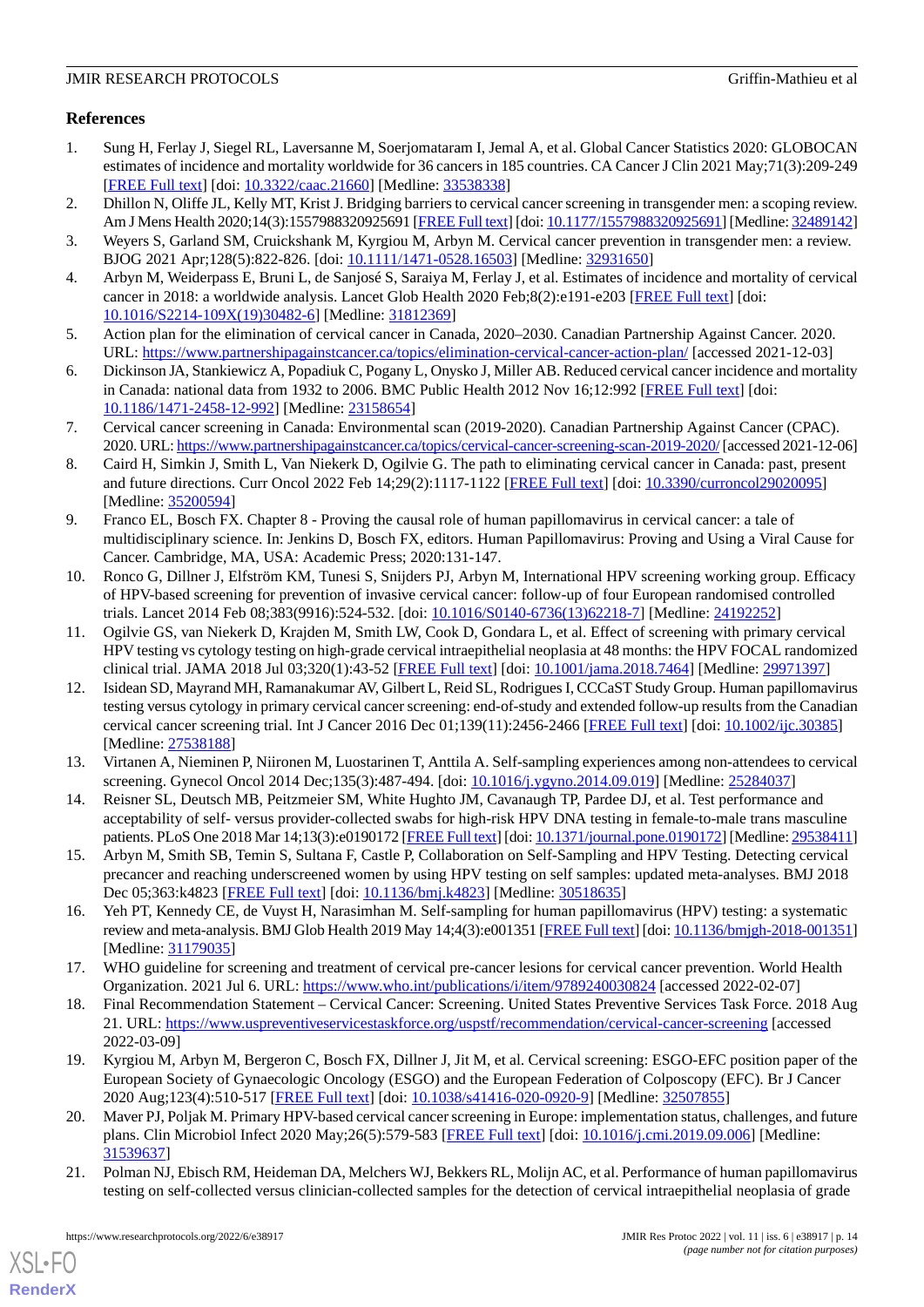2 or worse: a randomised, paired screen-positive, non-inferiority trial. Lancet Oncol 2019 Feb;20(2):229-238. [doi: [10.1016/S1470-2045\(18\)30763-0\]](http://dx.doi.org/10.1016/S1470-2045(18)30763-0) [Medline: [30658933](http://www.ncbi.nlm.nih.gov/entrez/query.fcgi?cmd=Retrieve&db=PubMed&list_uids=30658933&dopt=Abstract)]

- <span id="page-14-0"></span>22. Obermair HM, Dodd RH, Bonner C, Jansen J, McCaffery K. 'It has saved thousands of lives, so why change it?' Content analysis of objections to cervical screening programme changes in Australia. BMJ Open 2018 Feb 13;8(2):e019171 [\[FREE](https://bmjopen.bmj.com/lookup/pmidlookup?view=long&pmid=29440214) [Full text\]](https://bmjopen.bmj.com/lookup/pmidlookup?view=long&pmid=29440214) [doi: [10.1136/bmjopen-2017-019171](http://dx.doi.org/10.1136/bmjopen-2017-019171)] [Medline: [29440214\]](http://www.ncbi.nlm.nih.gov/entrez/query.fcgi?cmd=Retrieve&db=PubMed&list_uids=29440214&dopt=Abstract)
- <span id="page-14-14"></span><span id="page-14-1"></span>23. Cervical cancer: PHW apology over screening changes. BBC News. 2022 Jan 5. URL: [https://www.bbc.com/news/](https://www.bbc.com/news/uk-wales-59878409) [uk-wales-59878409](https://www.bbc.com/news/uk-wales-59878409) [accessed 2022-03-18]
- <span id="page-14-18"></span>24. Tatar O, Thompson E, Naz A, Perez S, Shapiro GK, Wade K, et al. Factors associated with human papillomavirus (HPV) test acceptability in primary screening for cervical cancer: a mixed methods research synthesis. Prev Med 2018 Nov;116:40-50. [doi: [10.1016/j.ypmed.2018.08.034](http://dx.doi.org/10.1016/j.ypmed.2018.08.034)] [Medline: [30172799\]](http://www.ncbi.nlm.nih.gov/entrez/query.fcgi?cmd=Retrieve&db=PubMed&list_uids=30172799&dopt=Abstract)
- <span id="page-14-2"></span>25. McBride E, Tatar O, Rosberger Z, Rockliffe L, Marlow LA, Moss-Morris R, et al. Emotional response to testing positive for human papillomavirus at cervical cancer screening: a mixed method systematic review with meta-analysis. Health Psychol Rev 2021 Sep;15(3):395-429. [doi: [10.1080/17437199.2020.1762106\]](http://dx.doi.org/10.1080/17437199.2020.1762106) [Medline: [32449477](http://www.ncbi.nlm.nih.gov/entrez/query.fcgi?cmd=Retrieve&db=PubMed&list_uids=32449477&dopt=Abstract)]
- <span id="page-14-3"></span>26. Dodd RH, Nickel B, Smith MA, Brotherton JM, McCaffery KJ. Getting the timing right: women's views on the best time to announce changes to cancer screening policy recommendations. Prev Med Rep 2020 Nov 28;20:101268 [[FREE Full](https://linkinghub.elsevier.com/retrieve/pii/S2211-3355(20)30226-6) [text](https://linkinghub.elsevier.com/retrieve/pii/S2211-3355(20)30226-6)] [doi: [10.1016/j.pmedr.2020.101268](http://dx.doi.org/10.1016/j.pmedr.2020.101268)] [Medline: [33318889\]](http://www.ncbi.nlm.nih.gov/entrez/query.fcgi?cmd=Retrieve&db=PubMed&list_uids=33318889&dopt=Abstract)
- <span id="page-14-4"></span>27. Dépistage du cancer du col de l'utérus au Québec : recommandations pour l'implantation du test de détection des virus du papillome humain (test VPH) comme test de dépistage primaire. l'Institut national d'excellence en santé et en services sociaux (INESSS). 2022. URL: [https://www.inesss.qc.ca/fileadmin/doc/INESSS/Rapports/Oncologie/](https://www.inesss.qc.ca/fileadmin/doc/INESSS/Rapports/Oncologie/INESSS_Cancer_col_uterus_Avis.pdf) [INESSS\\_Cancer\\_col\\_uterus\\_Avis.pdf](https://www.inesss.qc.ca/fileadmin/doc/INESSS/Rapports/Oncologie/INESSS_Cancer_col_uterus_Avis.pdf) [accessed 2022-02-07]
- <span id="page-14-5"></span>28. Cervical Cancer Screening in Canada: Monitoring and Evaluation of Quality Indicators. Canadian Partnership Against Canada. 2016. URL: [https://s22457.pcdn.co/wp-content/uploads/2019/01/](https://s22457.pcdn.co/wp-content/uploads/2019/01/Cervical-Cancer-Screen-Quality-Indicators-Report-2016-EN.pdf) [Cervical-Cancer-Screen-Quality-Indicators-Report-2016-EN.pdf](https://s22457.pcdn.co/wp-content/uploads/2019/01/Cervical-Cancer-Screen-Quality-Indicators-Report-2016-EN.pdf) [accessed 2022-01-31]
- <span id="page-14-6"></span>29. 2017 Cancer System Performance Report. Canadian Partnership Against Canada. 2017 Jun 28. URL: [https://www.](https://www.partnershipagainstcancer.ca/topics/2017-cancer-system-performance-report/) [partnershipagainstcancer.ca/topics/2017-cancer-system-performance-report/](https://www.partnershipagainstcancer.ca/topics/2017-cancer-system-performance-report/) [accessed 2021-01-19]
- <span id="page-14-8"></span>30. Ferdous M, Lee S, Goopy S, Yang H, Rumana N, Abedin T, et al. Barriers to cervical cancer screening faced by immigrant women in Canada: a systematic scoping review. BMC Womens Health 2018 Oct 11;18(1):165 [[FREE Full text](https://bmcwomenshealth.biomedcentral.com/articles/10.1186/s12905-018-0654-5)] [doi: [10.1186/s12905-018-0654-5\]](http://dx.doi.org/10.1186/s12905-018-0654-5) [Medline: [30305056](http://www.ncbi.nlm.nih.gov/entrez/query.fcgi?cmd=Retrieve&db=PubMed&list_uids=30305056&dopt=Abstract)]
- 31. Amankwah E, Ngwakongnwi E, Quan H. Why many visible minority women in Canada do not participate in cervical cancer screening. Ethn Health 2009 Aug;14(4):337-349. [doi: [10.1080/13557850802699122](http://dx.doi.org/10.1080/13557850802699122)] [Medline: [19280443](http://www.ncbi.nlm.nih.gov/entrez/query.fcgi?cmd=Retrieve&db=PubMed&list_uids=19280443&dopt=Abstract)]
- <span id="page-14-7"></span>32. Kiran T, Davie S, Singh D, Hranilovic S, Pinto AD, Abramovich A, et al. Cancer screening rates among transgender adults: cross-sectional analysis of primary care data. Can Fam Physician 2019 Jan;65(1):e30-e37 [\[FREE Full text\]](http://www.cfp.ca/cgi/pmidlookup?view=long&pmid=30674526) [Medline: [30674526](http://www.ncbi.nlm.nih.gov/entrez/query.fcgi?cmd=Retrieve&db=PubMed&list_uids=30674526&dopt=Abstract)]
- <span id="page-14-10"></span><span id="page-14-9"></span>33. Östensson E, Alder S, Elfström KM, Sundström K, Zethraeus N, Arbyn M, et al. Barriers to and facilitators of compliance with clinic-based cervical cancer screening: population-based cohort study of women aged 23-60 years. PLoS One 2015 May 26;10(5):e0128270 [[FREE Full text](https://dx.plos.org/10.1371/journal.pone.0128270)] [doi: [10.1371/journal.pone.0128270](http://dx.doi.org/10.1371/journal.pone.0128270)] [Medline: [26011051](http://www.ncbi.nlm.nih.gov/entrez/query.fcgi?cmd=Retrieve&db=PubMed&list_uids=26011051&dopt=Abstract)]
- <span id="page-14-11"></span>34. Decker KM, Demers AA, Kliewer EV, Biswanger N, Musto G, Elias B, et al. Pap test use and cervical cancer incidence in First Nations women living in Manitoba. Cancer Prev Res (Phila) 2015 Jan;8(1):49-55. [doi: [10.1158/1940-6207.CAPR-14-0277](http://dx.doi.org/10.1158/1940-6207.CAPR-14-0277)] [Medline: [25403849](http://www.ncbi.nlm.nih.gov/entrez/query.fcgi?cmd=Retrieve&db=PubMed&list_uids=25403849&dopt=Abstract)]
- <span id="page-14-12"></span>35. Pedersen HN, Smith LW, Racey CS, Cook D, Krajden M, van Niekerk D, et al. Implementation considerations using HPV self-collection to reach women under-screened for cervical cancer in high-income settings. Curr Oncol 2018 Feb;25(1):e4-e7 [[FREE Full text](https://www.mdpi.com/resolver?pii=conc-25-e4)] [doi: [10.3747/co.25.3827](http://dx.doi.org/10.3747/co.25.3827)] [Medline: [29507489\]](http://www.ncbi.nlm.nih.gov/entrez/query.fcgi?cmd=Retrieve&db=PubMed&list_uids=29507489&dopt=Abstract)
- <span id="page-14-13"></span>36. Racey CS, Gesink DC. Barriers and facilitators to cervical cancer screening among women in rural Ontario, Canada: the role of self-collected HPV testing. J Rural Health 2016;32(2):136-145. [doi: [10.1111/jrh.12136](http://dx.doi.org/10.1111/jrh.12136)] [Medline: [26265118\]](http://www.ncbi.nlm.nih.gov/entrez/query.fcgi?cmd=Retrieve&db=PubMed&list_uids=26265118&dopt=Abstract)
- <span id="page-14-15"></span>37. Nelson EJ, Maynard BR, Loux T, Fatla J, Gordon R, Arnold LD. The acceptability of self-sampled screening for HPV DNA: a systematic review and meta-analysis. Sex Transm Infect 2017 Feb;93(1):56-61. [doi: [10.1136/sextrans-2016-052609\]](http://dx.doi.org/10.1136/sextrans-2016-052609) [Medline: [28100761](http://www.ncbi.nlm.nih.gov/entrez/query.fcgi?cmd=Retrieve&db=PubMed&list_uids=28100761&dopt=Abstract)]
- <span id="page-14-16"></span>38. Nishimura H, Yeh PT, Oguntade H, Kennedy CE, Narasimhan M. HPV self-sampling for cervical cancer screening: a systematic review of values and preferences. BMJ Glob Health 2021 May;6(5):e003743 [\[FREE Full text](https://gh.bmj.com/lookup/pmidlookup?view=long&pmid=34011537)] [doi: [10.1136/bmjgh-2020-003743](http://dx.doi.org/10.1136/bmjgh-2020-003743)] [Medline: [34011537\]](http://www.ncbi.nlm.nih.gov/entrez/query.fcgi?cmd=Retrieve&db=PubMed&list_uids=34011537&dopt=Abstract)
- <span id="page-14-17"></span>39. Shapiro GK, Tatar O, Amsel R, Prue G, Zimet GD, Knauper B, et al. Using an integrated conceptual framework to investigate parents' HPV vaccine decision for their daughters and sons. Prev Med 2018 Nov;116:203-210. [doi: [10.1016/j.ypmed.2018.09.017\]](http://dx.doi.org/10.1016/j.ypmed.2018.09.017) [Medline: [30267734\]](http://www.ncbi.nlm.nih.gov/entrez/query.fcgi?cmd=Retrieve&db=PubMed&list_uids=30267734&dopt=Abstract)
- 40. Bults M, Beaujean DJ, Richardus JH, Voeten HA. Perceptions and behavioral responses of the general public during the 2009 influenza A (H1N1) pandemic: a systematic review. Disaster Med Public Health Prep 2015 Apr;9(2):207-219. [doi: [10.1017/dmp.2014.160\]](http://dx.doi.org/10.1017/dmp.2014.160) [Medline: [25882127](http://www.ncbi.nlm.nih.gov/entrez/query.fcgi?cmd=Retrieve&db=PubMed&list_uids=25882127&dopt=Abstract)]
- 41. Vahabi M, Lofters A. Muslim immigrant women's views on cervical cancer screening and HPV self-sampling in Ontario, Canada. BMC Public Health 2016 Aug 24;16(1):868 [[FREE Full text](https://bmcpublichealth.biomedcentral.com/articles/10.1186/s12889-016-3564-1)] [doi: [10.1186/s12889-016-3564-1\]](http://dx.doi.org/10.1186/s12889-016-3564-1) [Medline: [27557928](http://www.ncbi.nlm.nih.gov/entrez/query.fcgi?cmd=Retrieve&db=PubMed&list_uids=27557928&dopt=Abstract)]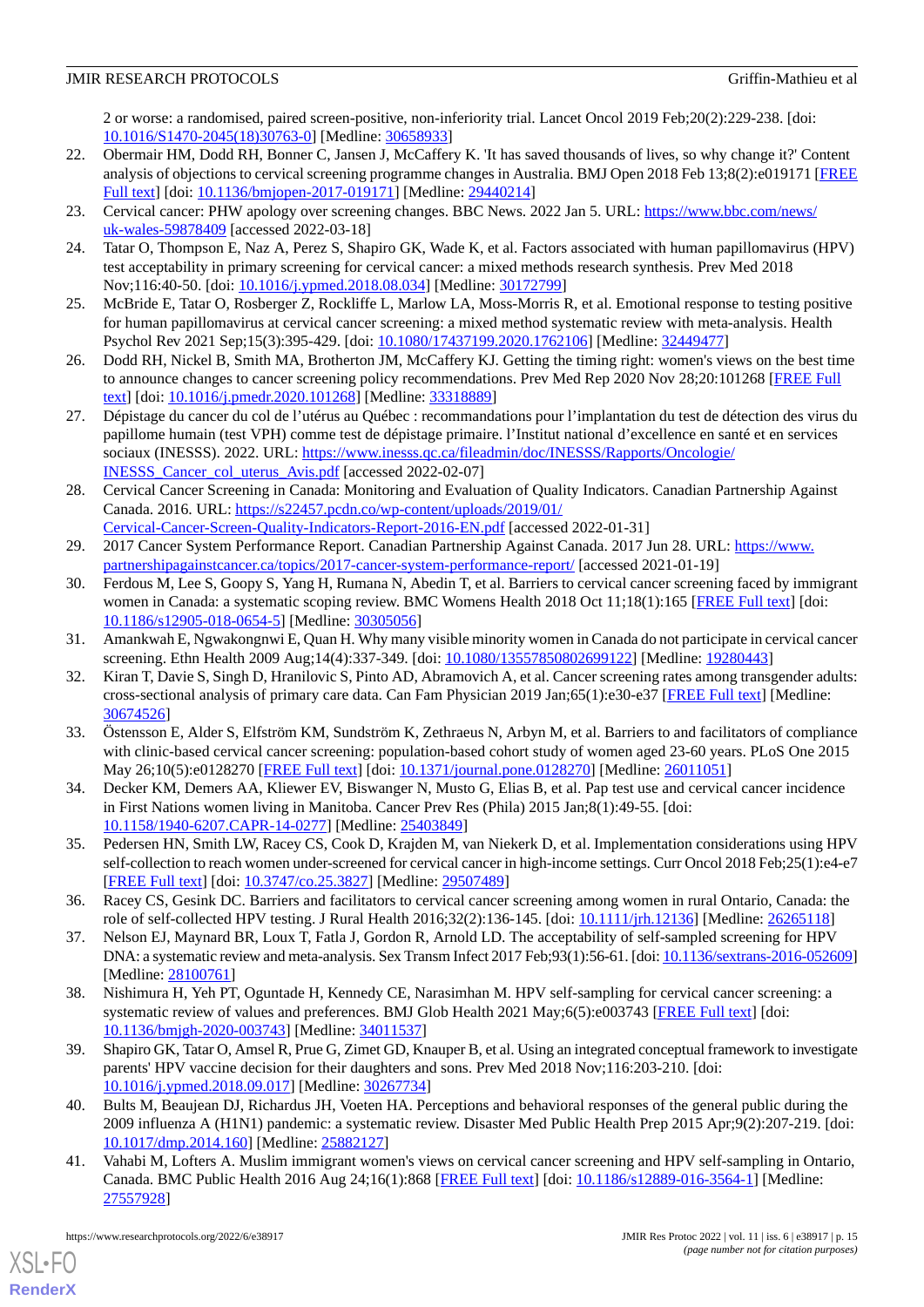- 42. Gupta A, Kumar A, Stewart DE. Cervical cancer screening among South Asian women in Canada: the role of education and acculturation. Health Care Women Int 2002 Feb;23(2):123-134. [doi: [10.1080/073993302753429004\]](http://dx.doi.org/10.1080/073993302753429004) [Medline: [11868960](http://www.ncbi.nlm.nih.gov/entrez/query.fcgi?cmd=Retrieve&db=PubMed&list_uids=11868960&dopt=Abstract)]
- <span id="page-15-0"></span>43. Hislop TG, Teh C, Lai A, Ralston JD, Shu J, Taylor VM. Pap screening and knowledge of risk factors for cervical cancer in Chinese women in British Columbia, Canada. Ethn Health 2004 Aug;9(3):267-281. [doi: [10.1080/1355785042000250102](http://dx.doi.org/10.1080/1355785042000250102)] [Medline: [15370000](http://www.ncbi.nlm.nih.gov/entrez/query.fcgi?cmd=Retrieve&db=PubMed&list_uids=15370000&dopt=Abstract)]
- <span id="page-15-1"></span>44. Simon AE, Wardle J, Grimmett C, Power E, Corker E, Menon U, et al. Ovarian and cervical cancer awareness: development of two validated measurement tools. J Fam Plann Reprod Health Care 2012 Jul;38(3):167-174 [[FREE Full text](https://jfprhc.bmj.com/lookup/pmidlookup?view=long&pmid=21933805)] [doi: [10.1136/jfprhc-2011-100118](http://dx.doi.org/10.1136/jfprhc-2011-100118)] [Medline: [21933805](http://www.ncbi.nlm.nih.gov/entrez/query.fcgi?cmd=Retrieve&db=PubMed&list_uids=21933805&dopt=Abstract)]
- <span id="page-15-10"></span>45. Williams KP, Templin TN. Bringing the real world to psychometric evaluation of cervical cancer literacy assessments with Black, Latina, and Arab women in real-world settings. J Cancer Educ 2013 Dec; 28(4): 738-743 [[FREE Full text](http://europepmc.org/abstract/MED/24072456)] [doi: [10.1007/s13187-013-0549-y\]](http://dx.doi.org/10.1007/s13187-013-0549-y) [Medline: [24072456](http://www.ncbi.nlm.nih.gov/entrez/query.fcgi?cmd=Retrieve&db=PubMed&list_uids=24072456&dopt=Abstract)]
- <span id="page-15-2"></span>46. Gatumo M, Gacheri S, Sayed AR, Scheibe A. Women's knowledge and attitudes related to cervical cancer and cervical cancer screening in Isiolo and Tharaka Nithi counties, Kenya: a cross-sectional study. BMC Cancer 2018 Jul 18;18(1):745 [[FREE Full text](https://bmccancer.biomedcentral.com/articles/10.1186/s12885-018-4642-9)] [doi: [10.1186/s12885-018-4642-9\]](http://dx.doi.org/10.1186/s12885-018-4642-9) [Medline: [30021564](http://www.ncbi.nlm.nih.gov/entrez/query.fcgi?cmd=Retrieve&db=PubMed&list_uids=30021564&dopt=Abstract)]
- <span id="page-15-3"></span>47. Aldohaian AI, Alshammari SA, Arafah DM. Using the health belief model to assess beliefs and behaviors regarding cervical cancer screening among Saudi women: a cross-sectional observational study. BMC Womens Health 2019 Jan 08;19(1):6 [[FREE Full text](https://bmcwomenshealth.biomedcentral.com/articles/10.1186/s12905-018-0701-2)] [doi: [10.1186/s12905-018-0701-2\]](http://dx.doi.org/10.1186/s12905-018-0701-2) [Medline: [30621680](http://www.ncbi.nlm.nih.gov/entrez/query.fcgi?cmd=Retrieve&db=PubMed&list_uids=30621680&dopt=Abstract)]
- <span id="page-15-4"></span>48. Waller J, Ostini R, Marlow LA, McCaffery K, Zimet G. Validation of a measure of knowledge about human papillomavirus (HPV) using item response theory and classical test theory. Prev Med 2013 Jan;56(1):35-40 [[FREE Full text](https://linkinghub.elsevier.com/retrieve/pii/S0091-7435(12)00554-3)] [doi: [10.1016/j.ypmed.2012.10.028\]](http://dx.doi.org/10.1016/j.ypmed.2012.10.028) [Medline: [23142106\]](http://www.ncbi.nlm.nih.gov/entrez/query.fcgi?cmd=Retrieve&db=PubMed&list_uids=23142106&dopt=Abstract)
- <span id="page-15-5"></span>49. Ogilvie GS, Smith LW, van Niekerk DJ, Khurshed F, Krajden M, Saraiya M, et al. Women's intentions to receive cervical cancer screening with primary human papillomavirus testing. Int J Cancer 2013 Dec 15;133(12):2934-2943 [\[FREE Full](https://doi.org/10.1002/ijc.28324) [text](https://doi.org/10.1002/ijc.28324)] [doi: [10.1002/ijc.28324](http://dx.doi.org/10.1002/ijc.28324)] [Medline: [23754203](http://www.ncbi.nlm.nih.gov/entrez/query.fcgi?cmd=Retrieve&db=PubMed&list_uids=23754203&dopt=Abstract)]
- <span id="page-15-6"></span>50. Kahn JA, Bernstein DI, Rosenthal SL, Huang B, Kollar LM, Colyer JL, et al. Acceptability of human papillomavirus self testing in female adolescents. Sex Transm Infect 2005 Oct;81(5):408-414 [\[FREE Full text](https://sti.bmj.com/lookup/pmidlookup?view=long&pmid=16199741)] [doi: [10.1136/sti.2004.012047](http://dx.doi.org/10.1136/sti.2004.012047)] [Medline: [16199741](http://www.ncbi.nlm.nih.gov/entrez/query.fcgi?cmd=Retrieve&db=PubMed&list_uids=16199741&dopt=Abstract)]
- <span id="page-15-7"></span>51. Ogilvie GS, Smith LW, van Niekerk D, Khurshed F, Pedersen HN, Taylor D, et al. Correlates of women's intentions to be screened for human papillomavirus for cervical cancer screening with an extended interval. BMC Public Health 2016 Mar 02;16:213 [[FREE Full text](https://bmcpublichealth.biomedcentral.com/articles/10.1186/s12889-016-2865-8)] [doi: [10.1186/s12889-016-2865-8\]](http://dx.doi.org/10.1186/s12889-016-2865-8) [Medline: [26935960](http://www.ncbi.nlm.nih.gov/entrez/query.fcgi?cmd=Retrieve&db=PubMed&list_uids=26935960&dopt=Abstract)]
- <span id="page-15-9"></span><span id="page-15-8"></span>52. Nemec M, Waller J, Barnes J, Marlow LA. Acceptability of extending HPV-based cervical screening intervals from 3 to 5 years: an interview study with women in England. BMJ Open 2022 May 04;12(5):e058635 [\[FREE Full text\]](https://bmjopen.bmj.com/lookup/pmidlookup?view=long&pmid=35508345) [doi: [10.1136/bmjopen-2021-058635\]](http://dx.doi.org/10.1136/bmjopen-2021-058635) [Medline: [35508345](http://www.ncbi.nlm.nih.gov/entrez/query.fcgi?cmd=Retrieve&db=PubMed&list_uids=35508345&dopt=Abstract)]
- <span id="page-15-11"></span>53. Ajzen I. The theory of planned behavior. Organ Behav Hum Decis Process 1991 Dec;50(2):179-211. [doi: [10.1016/0749-5978\(91\)90020-T](http://dx.doi.org/10.1016/0749-5978(91)90020-T)]
- 54. Champion VL, Skinner CS. The health belief model. In: Rimer BK, Viswanath K, editors. Health Behavior and Health Education: Theory, Research, and Practice. San Francisco, CA, USA: Jossey-Bass; 2008:45-65.
- 55. Ackerson K, Stines Doane L. Psychometric testing of the pap smear belief questionnaire: measuring women's attitudes and beliefs toward cervical cancer screening. J Nurs Meas 2017 Apr 01;25(1):77-89. [doi: [10.1891/1061-3749.25.1.77\]](http://dx.doi.org/10.1891/1061-3749.25.1.77) [Medline: [28395701](http://www.ncbi.nlm.nih.gov/entrez/query.fcgi?cmd=Retrieve&db=PubMed&list_uids=28395701&dopt=Abstract)]
- 56. Moore de Peralta A, Holaday B, McDonell JR. Factors affecting Hispanic women's participation in screening for cervical cancer. J Immigr Minor Health 2015 Jun;17(3):684-695. [doi: [10.1007/s10903-014-9997-7](http://dx.doi.org/10.1007/s10903-014-9997-7)] [Medline: [24578156\]](http://www.ncbi.nlm.nih.gov/entrez/query.fcgi?cmd=Retrieve&db=PubMed&list_uids=24578156&dopt=Abstract)
- 57. Fernández ME, Diamond PM, Rakowski W, Gonzales A, Tortolero-Luna G, Williams J, et al. Development and validation of a cervical cancer screening self-efficacy scale for low-income Mexican American women. Cancer Epidemiol Biomarkers Prev 2009 Mar;18(3):866-875 [[FREE Full text](http://europepmc.org/abstract/MED/19258484)] [doi: [10.1158/1055-9965.EPI-07-2950](http://dx.doi.org/10.1158/1055-9965.EPI-07-2950)] [Medline: [19258484\]](http://www.ncbi.nlm.nih.gov/entrez/query.fcgi?cmd=Retrieve&db=PubMed&list_uids=19258484&dopt=Abstract)
- 58. Guvenc G, Akyuz A, Açikel CH. Health belief model scale for cervical cancer and pap smear test: psychometric testing. J Adv Nurs 2011 Feb;67(2):428-437. [doi: [10.1111/j.1365-2648.2010.05450.x](http://dx.doi.org/10.1111/j.1365-2648.2010.05450.x)] [Medline: [20946564\]](http://www.ncbi.nlm.nih.gov/entrez/query.fcgi?cmd=Retrieve&db=PubMed&list_uids=20946564&dopt=Abstract)
- 59. Lopez R, McMahan S. College women's perception and knowledge of human papillomavirus (HPV) and cervical cancer. Calif J Health Promot 2007 Sep 01;5(3):12-25. [doi: [10.32398/cjhp.v5i3.1246\]](http://dx.doi.org/10.32398/cjhp.v5i3.1246)
- <span id="page-15-13"></span><span id="page-15-12"></span>60. Özdemir E, Kısa S. Validation of the Turkish cervical cancer and human papilloma virus awareness questionnaire. Int Nurs Rev 2016 Sep;63(3):465-472. [doi: [10.1111/inr.12299\]](http://dx.doi.org/10.1111/inr.12299) [Medline: [27456480](http://www.ncbi.nlm.nih.gov/entrez/query.fcgi?cmd=Retrieve&db=PubMed&list_uids=27456480&dopt=Abstract)]
- 61. Saveedra-Embesi M. Barriers to breast and cervical cancer screeing among migrant and seasonal farmworker women in the Lower Rio Grande Valley, Texas. The University of Texas School of Public Health. 2008. URL: [https://digitalcommons.](https://digitalcommons.library.tmc.edu/dissertations/AAI1450308/) [library.tmc.edu/dissertations/AAI1450308/](https://digitalcommons.library.tmc.edu/dissertations/AAI1450308/) [accessed 2022-03-11]
- 62. Urrutia MT, Hall R. Beliefs about cervical cancer and Pap test: a new Chilean questionnaire. J Nurs Scholarsh 2013 Jun;45(2):126-131. [doi: [10.1111/jnu.12009\]](http://dx.doi.org/10.1111/jnu.12009) [Medline: [23452007\]](http://www.ncbi.nlm.nih.gov/entrez/query.fcgi?cmd=Retrieve&db=PubMed&list_uids=23452007&dopt=Abstract)
- 63. Howard M, Lytwyn A, Lohfeld L, Redwood-Campbell L, Fowler N, Karwalajtys T. Barriers to acceptance of self-sampling for human papillomavirus across ethnolinguistic groups of women. Can J Public Health 2009;100(5):365-369 [[FREE Full](http://europepmc.org/abstract/MED/19994740) [text](http://europepmc.org/abstract/MED/19994740)] [doi: [10.1007/bf03405272](http://dx.doi.org/10.1007/bf03405272)] [Medline: [19994740\]](http://www.ncbi.nlm.nih.gov/entrez/query.fcgi?cmd=Retrieve&db=PubMed&list_uids=19994740&dopt=Abstract)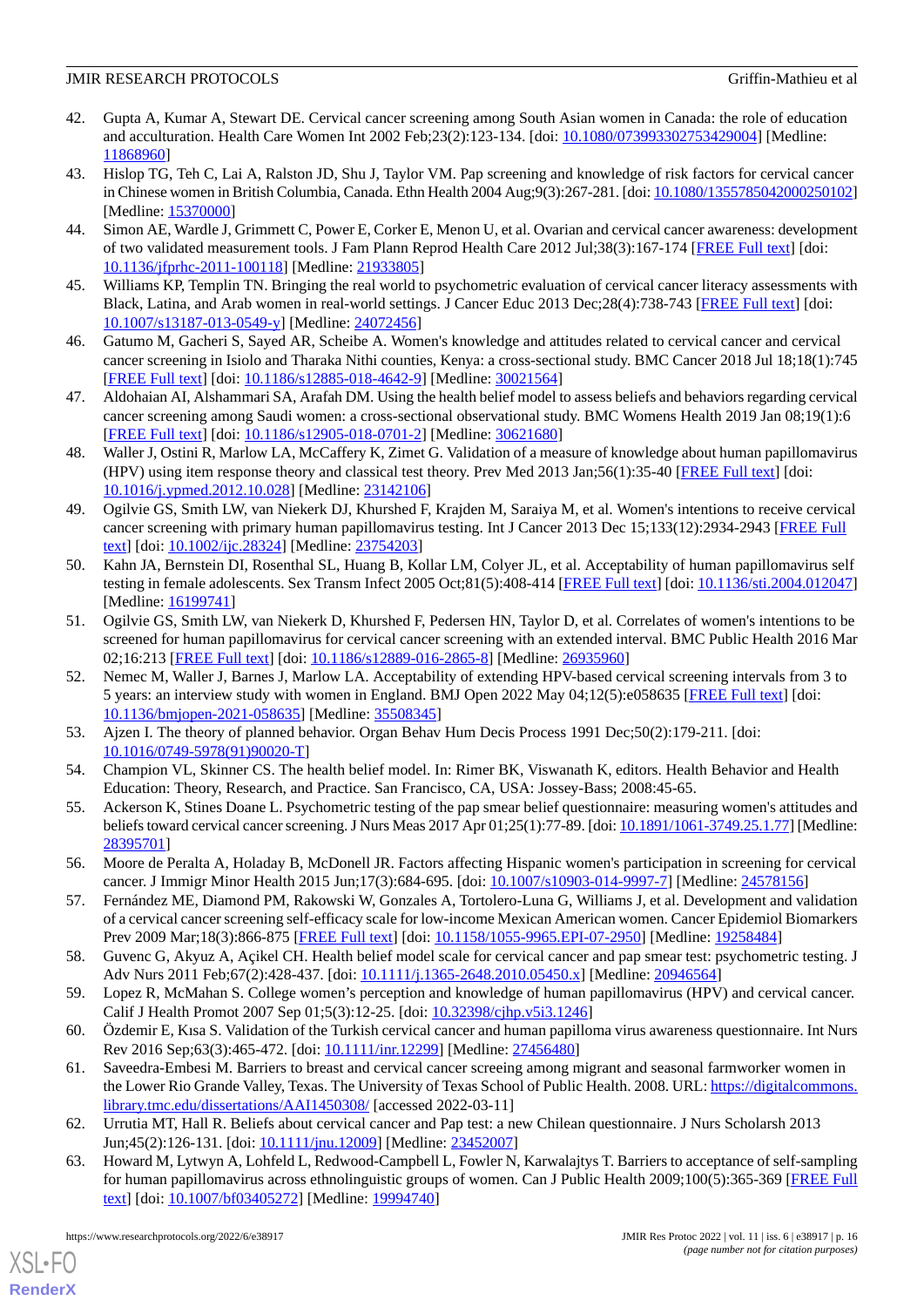- <span id="page-16-0"></span>64. Aizaki H, Fogarty J. An R package and tutorial for case 2 best–worst scaling. J Choice Model 2019 Sep;32:100171. [doi: [10.1016/j.jocm.2019.100171](http://dx.doi.org/10.1016/j.jocm.2019.100171)]
- <span id="page-16-1"></span>65. Fontham ET, Wolf AM, Church TR, Etzioni R, Flowers CR, Herzig A, et al. Cervical cancer screening for individuals at average risk: 2020 guideline update from the American Cancer Society. CA Cancer J Clin 2020 Sep;70(5):321-346 [\[FREE](https://doi.org/10.3322/caac.21628) [Full text\]](https://doi.org/10.3322/caac.21628) [doi: [10.3322/caac.21628\]](http://dx.doi.org/10.3322/caac.21628) [Medline: [32729638\]](http://www.ncbi.nlm.nih.gov/entrez/query.fcgi?cmd=Retrieve&db=PubMed&list_uids=32729638&dopt=Abstract)
- <span id="page-16-2"></span>66. Dijkstra MG, van Zummeren M, Rozendaal L, van Kemenade FJ, Helmerhorst TJ, Snijders PJ, et al. Safety of extending screening intervals beyond five years in cervical screening programmes with testing for high risk human papillomavirus: 14 year follow-up of population based randomised cohort in the Netherlands. BMJ 2016 Oct 04;355:i4924 [[FREE Full](http://www.bmj.com/lookup/pmidlookup?view=long&pmid=27702796) [text](http://www.bmj.com/lookup/pmidlookup?view=long&pmid=27702796)] [doi: [10.1136/bmj.i4924\]](http://dx.doi.org/10.1136/bmj.i4924) [Medline: [27702796](http://www.ncbi.nlm.nih.gov/entrez/query.fcgi?cmd=Retrieve&db=PubMed&list_uids=27702796&dopt=Abstract)]
- <span id="page-16-4"></span><span id="page-16-3"></span>67. Chrysostomou AC, Stylianou DC, Constantinidou A, Kostrikis LG. Cervical cancer screening programs in Europe: the transition towards HPV vaccination and population-based HPV testing. Viruses 2018 Dec 19;10(12):729 [\[FREE Full text](https://www.mdpi.com/resolver?pii=v10120729)] [doi: [10.3390/v10120729](http://dx.doi.org/10.3390/v10120729)] [Medline: [30572620\]](http://www.ncbi.nlm.nih.gov/entrez/query.fcgi?cmd=Retrieve&db=PubMed&list_uids=30572620&dopt=Abstract)
- <span id="page-16-5"></span>68. Klug SJ, Hukelmann M, Blettner M. Knowledge about infection with human papillomavirus: a systematic review. Prev Med 2008 Feb;46(2):87-98. [doi: [10.1016/j.ypmed.2007.09.003](http://dx.doi.org/10.1016/j.ypmed.2007.09.003)] [Medline: [17942147\]](http://www.ncbi.nlm.nih.gov/entrez/query.fcgi?cmd=Retrieve&db=PubMed&list_uids=17942147&dopt=Abstract)
- <span id="page-16-6"></span>69. Perez S, Tatar O, Ostini R, Shapiro GK, Waller J, Zimet G, et al. Extending and validating a human papillomavirus (HPV) knowledge measure in a national sample of Canadian parents of boys. Prev Med 2016 Oct;91:43-49. [doi: [10.1016/j.ypmed.2016.07.017\]](http://dx.doi.org/10.1016/j.ypmed.2016.07.017) [Medline: [27471023\]](http://www.ncbi.nlm.nih.gov/entrez/query.fcgi?cmd=Retrieve&db=PubMed&list_uids=27471023&dopt=Abstract)
- 70. Getting a Cervical Screening Test. Department of Health, Australian Government. 2021. URL: [https://www.health.gov.au/](https://www.health.gov.au/initiatives-and-programs/national-cervical-screening-program/getting-a-cervical-screening-test) [initiatives-and-programs/national-cervical-screening-program/getting-a-cervical-screening-test](https://www.health.gov.au/initiatives-and-programs/national-cervical-screening-program/getting-a-cervical-screening-test) [accessed 2022-03-14]
- <span id="page-16-7"></span>71. Screening for cervical cancer: results. Netherlands National Institute for Public Health and the Environment (RIVM). 2016. URL: <https://www.rivm.nl/documenten/screening-for-cervical-cancer-result> [accessed 2022-03-14]
- <span id="page-16-9"></span><span id="page-16-8"></span>72. What is cervical screening? National Health Service (NHS), United Kingdom. 2020. URL: [https://www.nhs.uk/conditions/](https://www.nhs.uk/conditions/cervical-screening/) [cervical-screening/](https://www.nhs.uk/conditions/cervical-screening/) [accessed 2022-03-14]
- 73. Willis GB. Cognitive Interviewing: A Tool for Improving Questionnaire Design. Thousand Oaks, CA, USA: Sage Publications; 2004.
- <span id="page-16-11"></span><span id="page-16-10"></span>74. Richman AR, Coronado GD, Arnold LD, Fernandez ME, Glenn BA, Allen JD, et al. Cognitive testing of human papillomavirus vaccine survey items for parents of adolescent girls. J Low Genit Tract Dis 2012 Jan;16(1):16-23. [doi: [10.1097/LGT.0b013e3182293a49\]](http://dx.doi.org/10.1097/LGT.0b013e3182293a49) [Medline: [21964205\]](http://www.ncbi.nlm.nih.gov/entrez/query.fcgi?cmd=Retrieve&db=PubMed&list_uids=21964205&dopt=Abstract)
- <span id="page-16-12"></span>75. Willis GB. Cognitive interviewing: a "How To" guide. 1999 Meeting of the American Statistical Association. 1999. URL: <https://www.hkr.se/contentassets/9ed7b1b3997e4bf4baa8d4eceed5cd87/gordonwillis.pdf> [accessed 2020-10-30]
- <span id="page-16-13"></span>76. Eysenbach G. Improving the quality of Web surveys: the checklist for reporting results of internet E-surveys (CHERRIES). J Med Internet Res 2004 Sep 29;6(3):e34 [\[FREE Full text\]](https://www.jmir.org/2004/3/e34/) [doi: [10.2196/jmir.6.3.e34](http://dx.doi.org/10.2196/jmir.6.3.e34)] [Medline: [15471760](http://www.ncbi.nlm.nih.gov/entrez/query.fcgi?cmd=Retrieve&db=PubMed&list_uids=15471760&dopt=Abstract)]
- <span id="page-16-14"></span>77. Visible minority of a person. Statistics Canada. 2021. URL: [https://www23.statcan.gc.ca/imdb/p3Var.](https://www23.statcan.gc.ca/imdb/p3Var.pl?Function=DEC&Id=45152) [pl?Function=DEC&Id=45152](https://www23.statcan.gc.ca/imdb/p3Var.pl?Function=DEC&Id=45152) [accessed 2022-03-18]
- <span id="page-16-15"></span>78. List of Ethnic Origins 2016. Statistics Canada. 2016. URL: [https://www23.statcan.gc.ca/imdb/p3VD.](https://www23.statcan.gc.ca/imdb/p3VD.pl?Function=getVD&TVD=402936) [pl?Function=getVD&TVD=402936](https://www23.statcan.gc.ca/imdb/p3VD.pl?Function=getVD&TVD=402936) [accessed 2022-01-13]
- <span id="page-16-16"></span>79. Collecting Sexual Orientation and Gender Identity Data in Electronic Health Records. National LGBT Health Education Center. 2016. URL: [https://lgbtqiahealtheducation.org/wp-content/uploads/](https://lgbtqiahealtheducation.org/wp-content/uploads/Collecting-Sexual-Orientation-and-Gender-Identity-Data-in-EHRs-2016.pdf) [Collecting-Sexual-Orientation-and-Gender-Identity-Data-in-EHRs-2016.pdf](https://lgbtqiahealtheducation.org/wp-content/uploads/Collecting-Sexual-Orientation-and-Gender-Identity-Data-in-EHRs-2016.pdf) [accessed 2022-03-11]
- <span id="page-16-17"></span>80. Bowling A. Just one question: if one question works, why ask several? J Epidemiol Community Health 2005 May;59(5):342-345 [\[FREE Full text\]](https://jech.bmj.com/lookup/pmidlookup?view=long&pmid=15831678) [doi: [10.1136/jech.2004.021204\]](http://dx.doi.org/10.1136/jech.2004.021204) [Medline: [15831678\]](http://www.ncbi.nlm.nih.gov/entrez/query.fcgi?cmd=Retrieve&db=PubMed&list_uids=15831678&dopt=Abstract)
- <span id="page-16-19"></span><span id="page-16-18"></span>81. Weinstein ND. The precaution adoption process. Health Psychol 1988;7(4):355-386. [doi: [10.1037//0278-6133.7.4.355\]](http://dx.doi.org/10.1037//0278-6133.7.4.355) [Medline: [3049068\]](http://www.ncbi.nlm.nih.gov/entrez/query.fcgi?cmd=Retrieve&db=PubMed&list_uids=3049068&dopt=Abstract)
- <span id="page-16-20"></span>82. Groemping U, Amarov B, Xu H. Package 'DoE base'. The Comprehensive R Archive Network. 2021. URL: [https://cran.](https://cran.r-project.org/web/packages/DoE.base/index.html) [r-project.org/web/packages/DoE.base/index.html](https://cran.r-project.org/web/packages/DoE.base/index.html) [accessed 2022-02-07]
- <span id="page-16-21"></span>83. Mundfrom DJ, Shaw DG, Ke TL. Minimum sample size recommendations for conducting factor analyses. Int J Test 2005 Jun;5(2):159-168. [doi: [10.1207/s15327574ijt0502\\_4\]](http://dx.doi.org/10.1207/s15327574ijt0502_4)
- <span id="page-16-22"></span>84. Meade AW, Craig SB. Identifying careless responses in survey data. Psychol Methods 2012 Sep;17(3):437-455. [doi: [10.1037/a0028085](http://dx.doi.org/10.1037/a0028085)] [Medline: [22506584](http://www.ncbi.nlm.nih.gov/entrez/query.fcgi?cmd=Retrieve&db=PubMed&list_uids=22506584&dopt=Abstract)]
- <span id="page-16-23"></span>85. O'Connor BP. SPSS and SAS programs for determining the number of components using parallel analysis and velicer's MAP test. Behav Res Methods Instrum Comput 2000 Aug;32(3):396-402. [doi: [10.3758/bf03200807](http://dx.doi.org/10.3758/bf03200807)] [Medline: [11029811\]](http://www.ncbi.nlm.nih.gov/entrez/query.fcgi?cmd=Retrieve&db=PubMed&list_uids=11029811&dopt=Abstract)
- 86. Hooper D, Coughlan J, Mullen M. Structural equation modelling: guidelines for determining model fit. Electron J Bus Res Methods 2008;6(1):53-60. [doi: [10.21427/D7CF7R](http://dx.doi.org/10.21427/D7CF7R)]
- 87. Wheaton B, Muthen B, Alwin DF, Summers GF. Assessing reliability and stability in panel models. Sociol Methodol 1977;8:84-136. [doi: [10.2307/270754](http://dx.doi.org/10.2307/270754)]
- 88. Perez S, Shapiro GK, Brown CA, Dube E, Ogilvie G, Rosberger Z. 'I didn't even know boys could get the vaccine': parents' reasons for human papillomavirus (HPV) vaccination decision making for their sons. Psychooncology 2015 Oct;24(10):1316-1323. [doi: [10.1002/pon.3894\]](http://dx.doi.org/10.1002/pon.3894) [Medline: [26152776\]](http://www.ncbi.nlm.nih.gov/entrez/query.fcgi?cmd=Retrieve&db=PubMed&list_uids=26152776&dopt=Abstract)